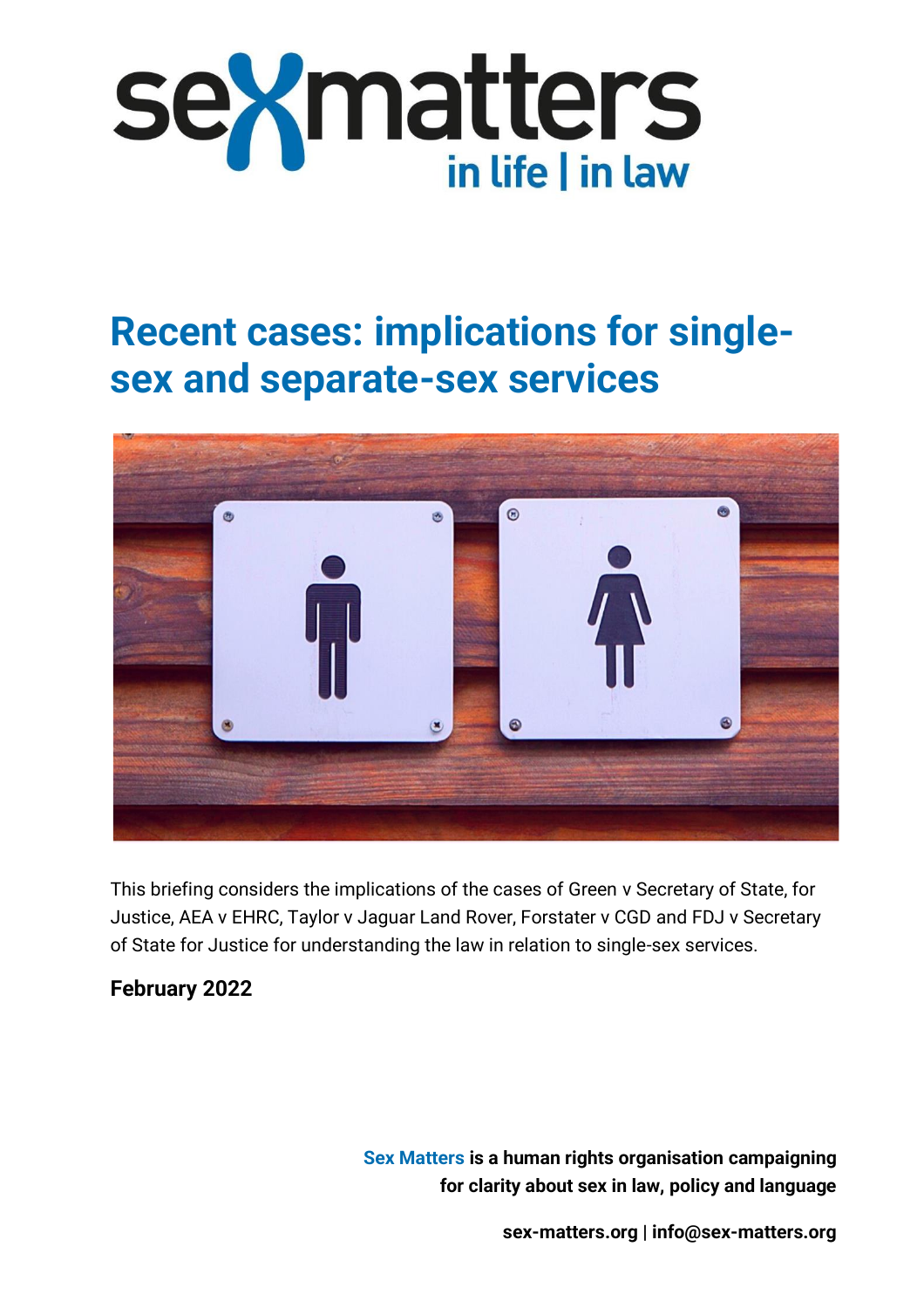

# **Contents**

| $2^{\circ}$ |  |
|-------------|--|
|             |  |
| 4           |  |
|             |  |
| 6           |  |
|             |  |
| 8           |  |
| 9           |  |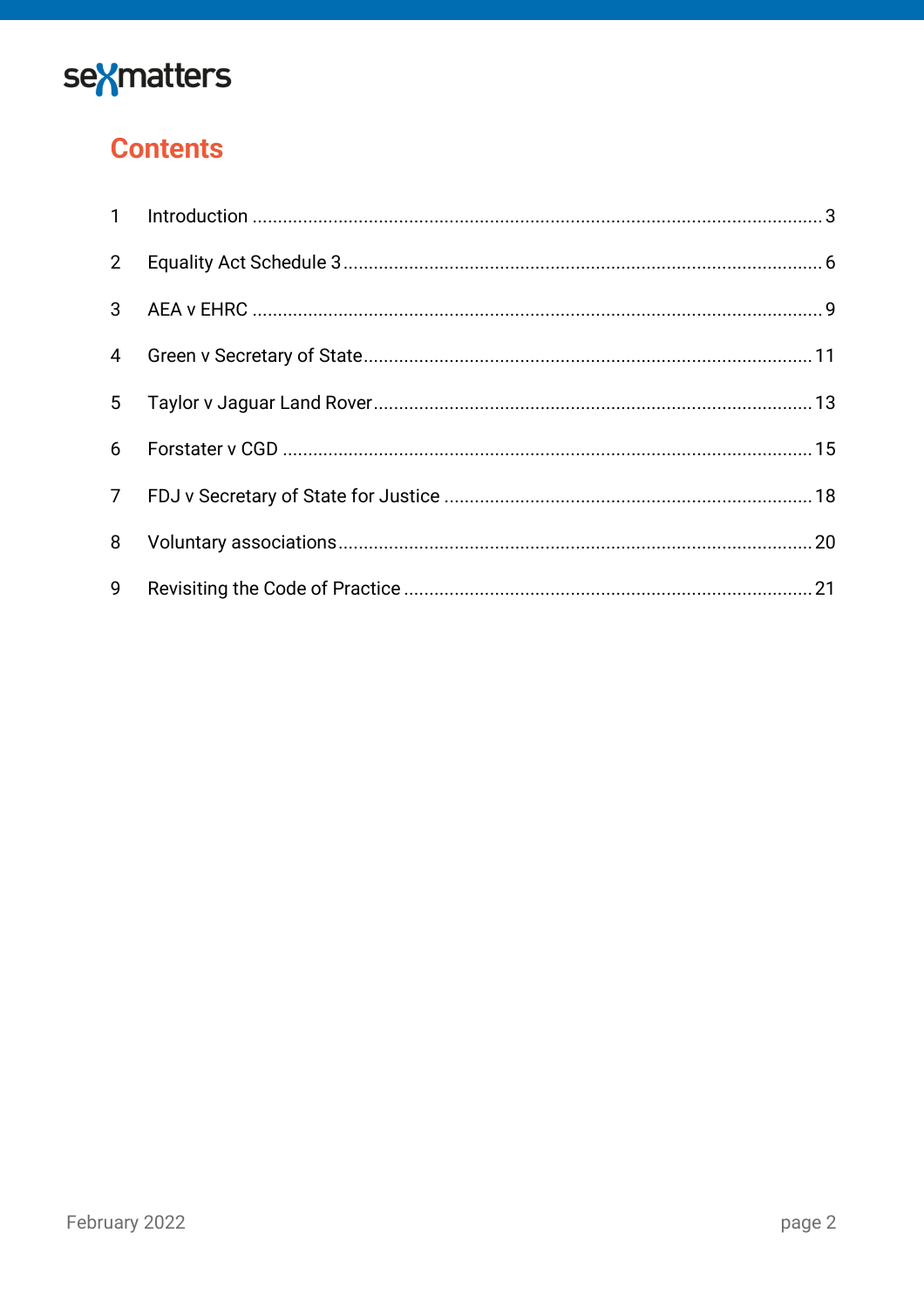

### <span id="page-2-0"></span>**1 Introduction**

The Equality and Human Rights Commission is planning to release new guidance on single-sex services. Single-sex and separate-sex services range from specialist services such as women's refuges to everyday services such as toilets and changing rooms. These services are allowed by the Equality Act 2010.

At a joint meeting of the Women and Equalities Committee and the Human Rights Committee in 2020, Joanna Cherry QC MP asked Baroness Kishwer Falkner, Chair of the EHRC:

"Would you agree with me that all guidance issued by EHRC should be grounded in statute and case law, and that sometimes policy can be removed from statute and case law? What underpins the EHRC should be the Equality Act and the Human Rights Act?"<sup>1</sup>

Baroness Falkner agreed. New, clear guidance is crucial to clear up the misunderstandings and conflicts over the Equality Act 2010.

In a companion briefing to this (*Principles for clarity and respect,* January 2022) we argue that single-sex services need clear rules in order to protect everybody's privacy and treat people with respect and without hostility.<sup>2</sup>

The problem has been argued by trans-advocacy organisations, and it has become accepted by many employers, businesses and public bodies that the Equality Act 2010 gives people with the protected characteristic of gender reassignment the right to use opposite-sex services, making it impossible to have clear rules. For example, Stonewall told the Women and Equalities Committee:

"Under the Equality Act 2010, the protected characteristic of 'gender reassignment' ensures most trans people can access single-sex services in line with their gender, and are not required to obtain a Gender Recognition Certificate (GRC), or have undergone any form of medical intervention, to be eligible for support in these services."<sup>3</sup>

<sup>1</sup> <https://parliamentlive.tv/event/index/42d4b194-6dd7-491f-a232-98060a14c9bf?in=16:02:03&out=16:06:48>

<sup>2</sup> <https://sex-matters.org/posts/updates/principles-for-clarity-and-respect/>

<sup>3</sup> <https://committees.parliament.uk/writtenevidence/17743/pdf/>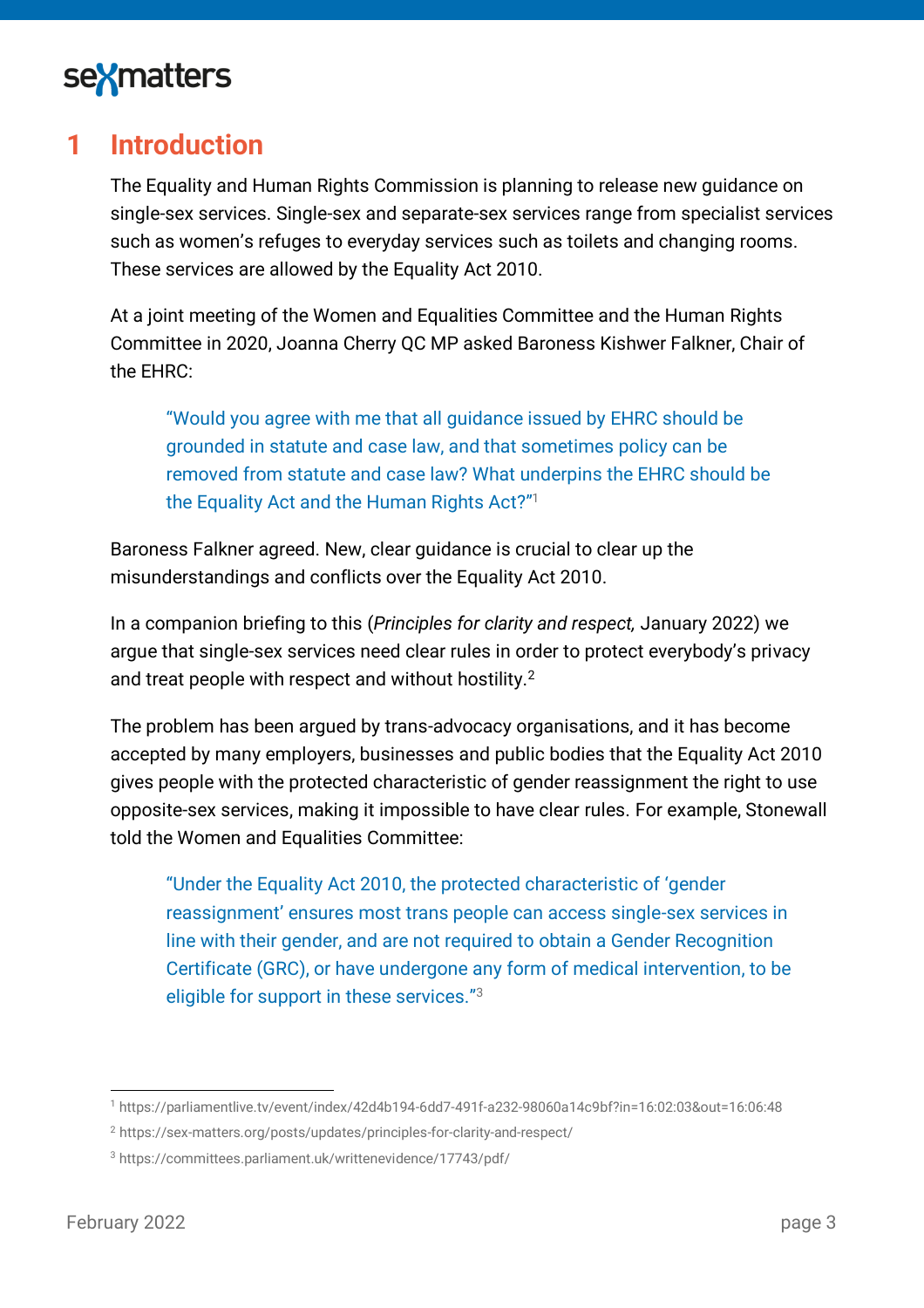

To support this, Stonewall cites not the legislation itself but the EHRC statutory Code of Practice (COP) for service providers. This contains text which suggests that trans people can only be excluded from single-sex and separate-sex services in "exceptional circumstances".

We do not think that this reading reflects the Equality Act 2010, which recognises that single-sex services are a proportionate means to a legitimate aim. They are not exceptional at all, but ordinary and crucial for the inclusion of women and girls in public life, including but not limited to religious and ethnic minorities, and those who have suffered trauma from male violence.

In 2021 the EHRC successfully defended the Code of Practice against permission for judicial review (AEA v EHRC). $4$  The judgment from the one-day hearing is not precedentsetting and it did not consider any real-life examples, nor relevant case law. It does not prevent the EHRC updating the code, if Parliament agrees.

This briefing summarises relevant cases that have been heard since the Code of Practice was written ten years ago, which shed light on the principles involved in singlesex services, and which should be reflected in any new guidance.

It covers *Greene v Secretary of State for Justice<sup>5</sup> , Taylor v Jaguar Land Rover 6 , Forstater v CGD<sup>7</sup>* and *FDJ v Secretary of State for Justice<sup>8</sup>* . These cases are directly relevant to questions of sex and gender reassignment and illustrate that individual case-by-case assessment to allow people to use opposite-sex services is not practical. There is no right of people who identify as transgender to share single-sex services with members of the opposite sex.

Other important cases are *Homer v West Yorkshire Police<sup>9</sup>* and *Seldon v Clarkson Wright and Jakes<sup>10</sup>*. Both concern whether rules about retirement age can be justified discrimination. The judgment in Homer confirms that it is the fairness of **a rule or** 

<sup>4</sup> <https://www.bailii.org/ew/cases/EWHC/Admin/2021/1623.html>

<sup>5</sup> [https://www.bailii.org/ew/cases/EWHC/Admin/2013/3491.html](ttps://www.bailii.org/ew/cases/EWHC/Admin/2013/3491.html)

<sup>6</sup> <https://www.gov.uk/employment-tribunal-decisions/ms-r-taylor-v-jaguar-land-rover-ltd-1304471-2018>

<sup>7</sup> [https://assets.publishing.service.gov.uk/media/60c1cce1d3bf7f4bd9814e39/](https://assets.publishing.service.gov.uk/media/60c1cce1d3bf7f4bd9814e39/Maya_Forstater_v_CGD_Europe_and_others_UKEAT0105_20_JOJ.pdf) [Maya\\_Forstater\\_v\\_CGD\\_Europe\\_and\\_others\\_UKEAT0105\\_20\\_JOJ.pdf](https://assets.publishing.service.gov.uk/media/60c1cce1d3bf7f4bd9814e39/Maya_Forstater_v_CGD_Europe_and_others_UKEAT0105_20_JOJ.pdf)

<sup>8</sup> <https://www.bailii.org/ew/cases/EWHC/Admin/2021/1746.html>

<sup>9</sup> <https://www.supremecourt.uk/cases/uksc-2010-0102.html>

<sup>10</sup> <https://www.supremecourt.uk/cases/docs/uksc-2010-0201-judgment.pdf>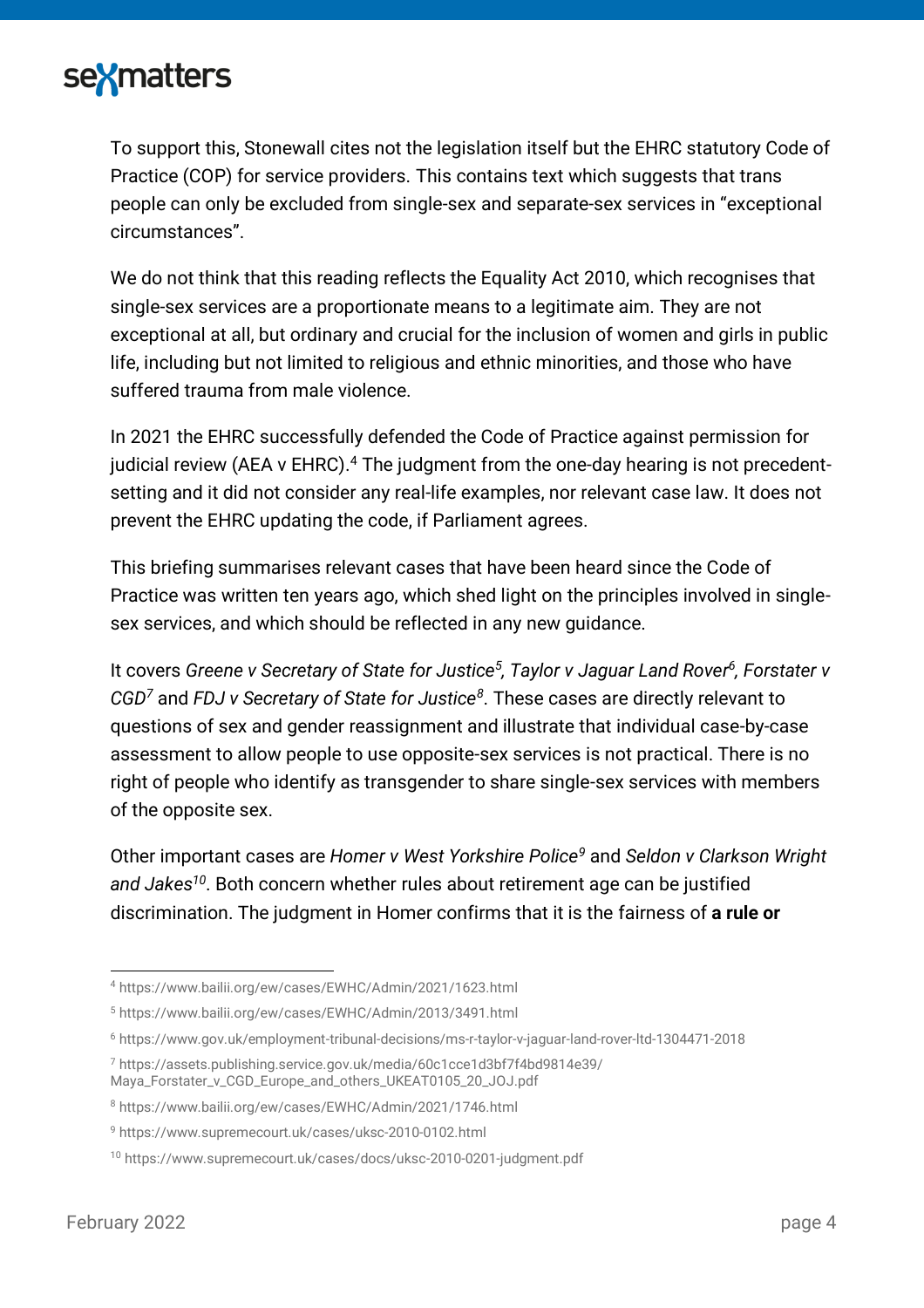

**policy** which must be assessed, not the fairness of its application to each individual person on a case-by-case basis.

The Equality Act 2010 intends and allows clear single-sex rules to protect everyone's privacy and dignity in accessing goods and services, and in employment.

This does not outlaw people putting gender-identity beliefs into practice as private citizens. The final section of this briefing considers how the Equality Act treats voluntary organisations and associations, where people may choose to associate on the basis of gender ideology and identity if they wish.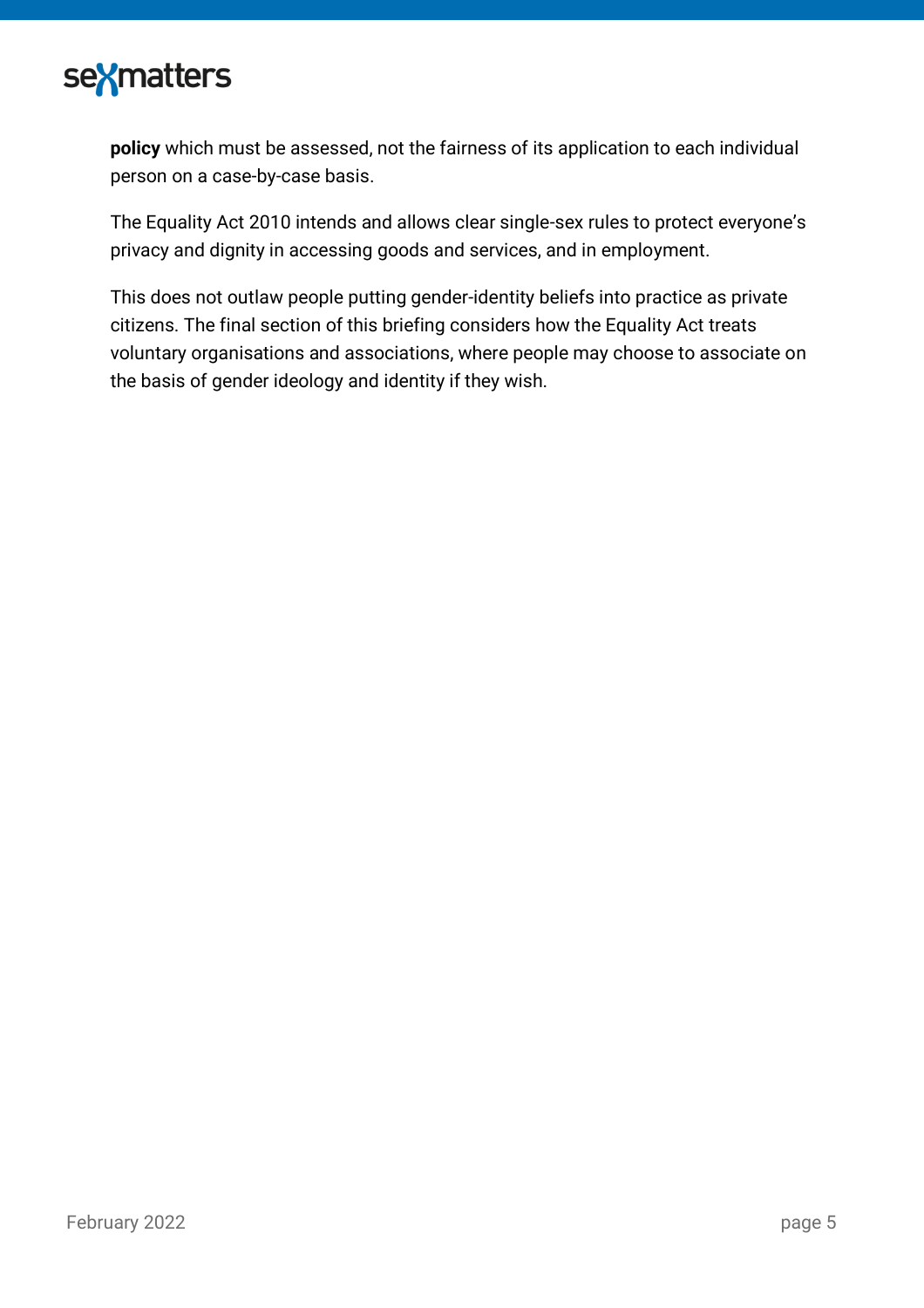

# <span id="page-5-0"></span>**2 Equality Act Schedule 3**

There are eight exceptions in the Equality Act to allow single-sex and separate-sex services in everyday facilities, specialist services, and services relating to religion, sport, charities, associations, and schools.<sup>11</sup> The core section is Schedule 3, part 7 which sets out situations where services can be provided on a single-sex or separate-sex basis.

The law is permissive rather than prescriptive. It says that service providers can provide single-sex services without falling foul of sex-discrimination law. Paragraphs 26 and 27 provide the exceptions to the provision against discrimination on the basis of sex and paragraph 28 provides an exception in relation to "gender reassignment".

There are two alternative readings of these paragraphs:

- **"Clear and simple"** A service provider providing a service to members of one sex only, such as a female dormitory, is allowed to have a clear rule that it is femaleonly. The provider does not have to separately invoke paragraph 28 or have a different rationale in order to explain that the "no males admitted" rule applies equally to a male person who identifies as a "trans woman" (or non-binary or any other gender) as any other male.<sup>12</sup>
- **"Trans inclusive"** A service provider that is providing a female-only service must allow male people with the protected characteristic of gender reassignment to access the service. The provider can only exclude particular individuals in exceptional circumstances by invoking paragraph 28.<sup>13</sup>

<sup>&</sup>lt;sup>11</sup> The relevant sections are: Separate services for the sexes, Single-sex services, and Gender reassignment (Schedule 3, paragraphs 26, 27 and 28); Services relating to religion (Schedule 3, paragraph 29); Sport: (Section 195); Occupational requirements (Schedule 9); Communal accommodation (Schedule 23, paragraph 3); Charities (Section 193); Associations (Schedule 16); and Schools (Schedule 11).

<sup>12</sup> Sex Matters, 2022: *Principles for clarity and respect* [https://sex-matters.org/wp-content/uploads/2022/01/](https://sex-matters.org/wp-content/uploads/2022/01/Principles-for-clarity-and-respect.pdf) [Principles-for-clarity-and-respect.pdf](https://sex-matters.org/wp-content/uploads/2022/01/Principles-for-clarity-and-respect.pdf)

<sup>&</sup>lt;sup>13</sup> Examples of academic expositions of the argument for this position are Cowan, S, Giles, HJ, Hewer, R, Kaufmann, B, Kenny, M, Morris, S & Nicoll Baines, K 2020, 'Sex and gender equality law and policy: A response to Murray, Hunter Blackburn and MacKenzie', *Scottish Affairs*, pp1–20: <https://doi.org/10.3366/scot.2020.0347> and Sharpe, A. 2020. 'Will Gender Self-Declaration Undermine Women's Rights and Lead to an Increase in Harms?' *Modern Law Review,* volume 8, issue 3, pp539–557: <https://doi.org/10.1111/1468-2230.12507>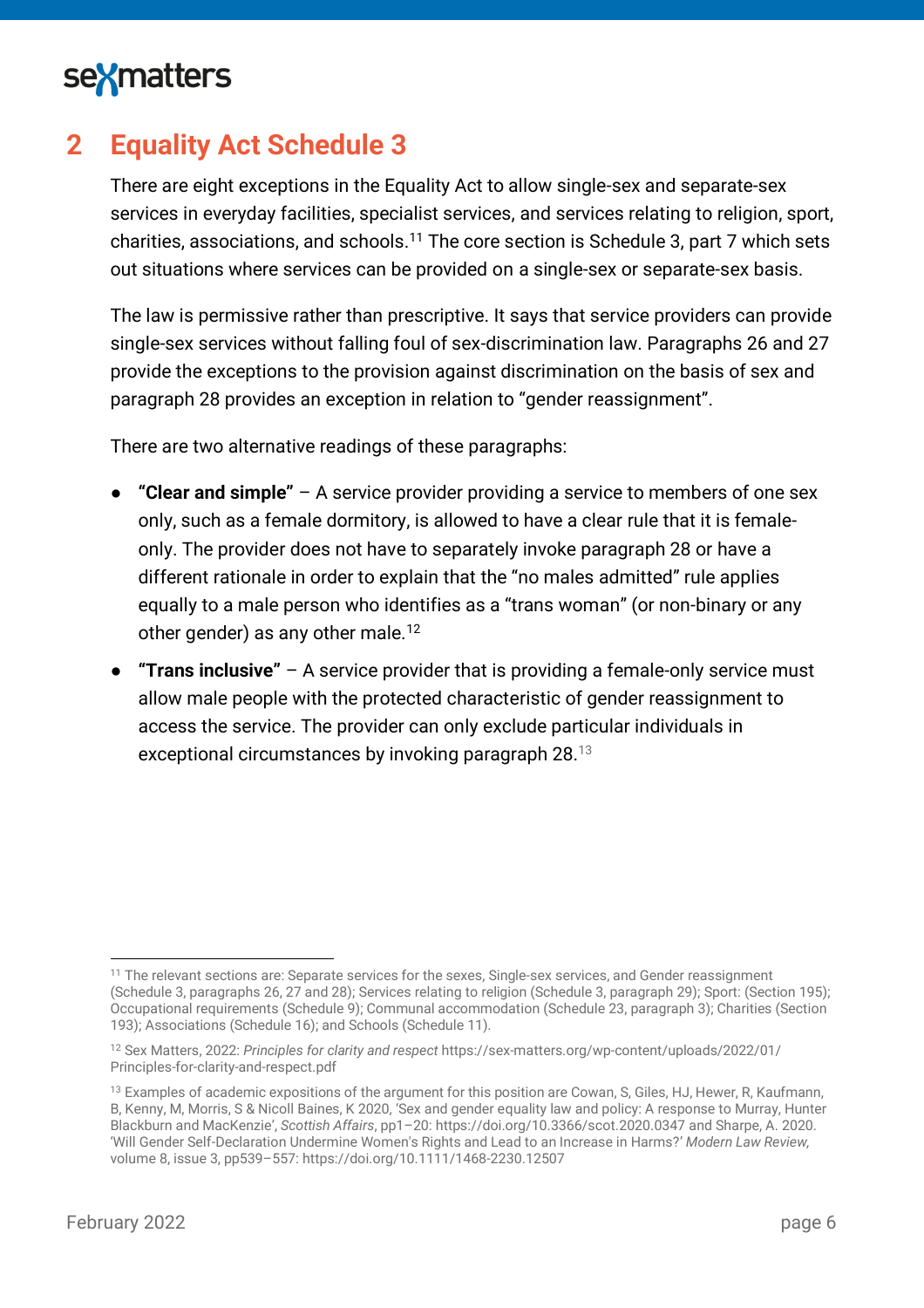

#### **Schedule 3**

- *26 Separate services for the sexes*
- (1) A person does not contravene section 29, so far as relating to sex discrimination, by providing separate services for persons of each sex if—
	- (a) a joint service for persons of both sexes would be less effective, and
	- (b) the limited provision is a proportionate means of achieving a legitimate aim.
- (2) A person does not contravene section 29, so far as relating to sex discrimination, by providing separate services differently for persons of each sex if—
	- (a) a joint service for persons of both sexes would be less effective,
	- (b) the extent to which the service is required by one sex makes it not reasonably practicable to provide the service otherwise than as a separate service provided differently for each sex, and
	- (c) the limited provision is a proportionate means of achieving a legitimate aim.
- (3) This paragraph applies to a person exercising a public function in relation to the provision of a service as it applies to the person providing the service.
- *27 Single-sex services*
- (1) A person does not contravene section 29, so far as relating to sex discrimination, by providing a service only to persons of one sex if—
	- (a) any of the conditions in sub-paragraphs (2) to (7) is satisfied, and
	- (b) the limited provision is a proportionate means of achieving a legitimate aim.
- (2) The condition is that only persons of that sex have need of the service.
- (3) The condition is that—
	- (a) the service is also provided jointly for persons of both sexes, and
	- (b) the service would be insufficiently effective were it only to be provided jointly.
- (4) The condition is that—
	- (a) a joint service for persons of both sexes would be less effective, and
	- (b) the extent to which the service is required by persons of each sex makes it not reasonably practicable to provide separate services.
- (5) The condition is that the service is provided at a place which is, or is part of  $-$ 
	- (a) a hospital, or
	- (b) another establishment for persons requiring special care, supervision or attention.
- (6) The condition is that—
	- (a) the service is provided for, or is likely to be used by, two or more persons at the same time, and
	- (b) the circumstances are such that a person of one sex might reasonably object to the presence of a person of the opposite sex.
- (7) The condition is that—
	- (a) there is likely to be physical contact between a person (A) to whom the service is provided and another person (B), and
	- (b) B might reasonably object if A were not of the same sex as B.
- (8) This paragraph applies to a person exercising a public function in relation to the provision of a service as it applies to the person providing the service.
- *28 Gender reassignment*
- (1) A person does not contravene section 29, so far as relating to gender reassignment discrimination, only because of anything done in relation to a matter within sub-paragraph (2) if the conduct in question is a proportionate means of achieving a legitimate aim.
- (2) The matters are—
	- (a) the provision of separate services for persons of each sex;
	- (b) the provision of separate services differently for persons of each sex;
	- (c) the provision of a service only to persons of one sex.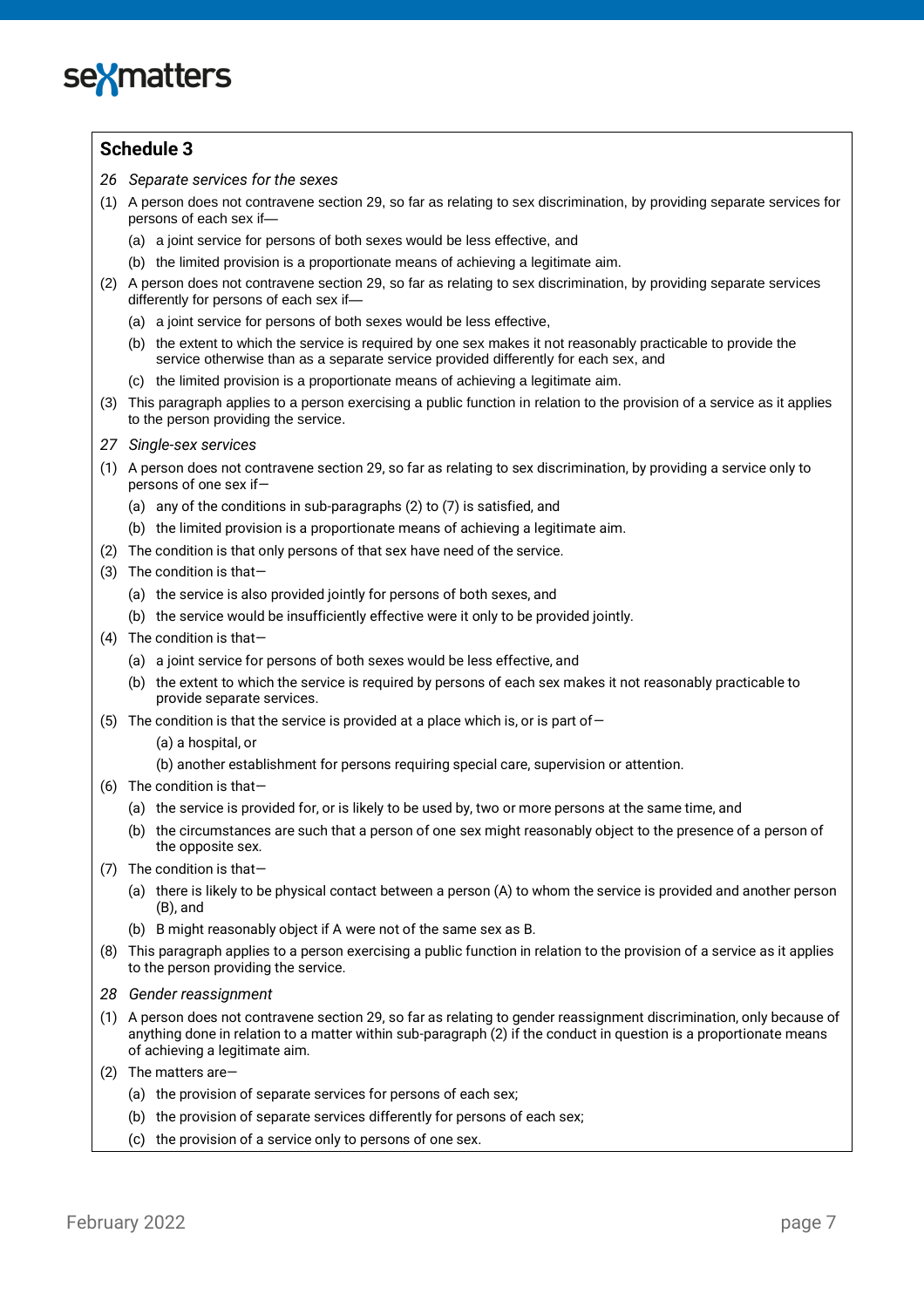

We argue that both the history of the development of the Equality Act 2010, and the case law established since, support the "clear and simple" reading.

The Equality Act's provisions protecting against gender reassignment discrimination were never intended to make it harder to provide single-sex facilities, or to make their rules ambiguous, but rather to combat general discrimination against transsexuals in employment, and in shops, restaurants, pubs and so on.

This is clear from the history of the Sex Discrimination Act 1975 that preceded the Equality Act 2010. The SDA prohibited service providers from excluding women (or men) from services such as hotels and boarding houses, banking and insurance, education, entertainment, recreation and refreshment (that is, in situations where sex does not matter). The Equality Act 2010 provided a parallel protection for transsexual people.

Neither act sought to allow people to demand to use spaces for members of the opposite sex such as hospital wards, changing rooms and toilets, where this would be likely to cause embarrassment. The exceptions in Schedule 3 and elsewhere were included in order to enable these single-sex services to continue to operate as they always had, not to make their rules negotiable or uncertain.

There is no reason that the Code of Practice cannot be updated and improved, drawing on case law and practical lessons, including recognition of the state of confusion and conflict it has created. The following sections consider key relevant cases that should inform any revision or new quidance.<sup>14</sup>

<sup>&</sup>lt;sup>14</sup> A notable older case is Croft v Royal Mail: an employment case that considered the issue of toilets and changing rooms. It went to the Employment Appeal Tribunal and then to the Court of Appeal in 2003. Lord Justice Pill said that "acquiring the status of a transsexual does not carry with it the right to choose which toilets to use." See [https://a](https://a-question-of-consent.net/2020/08/16/croft-v-royal-mail-between-a-rock-and-a-hard-place/)[question-of-consent.net/2020/08/16/croft-v-royal-mail-between-a-rock-and-a-hard-place/](https://a-question-of-consent.net/2020/08/16/croft-v-royal-mail-between-a-rock-and-a-hard-place/)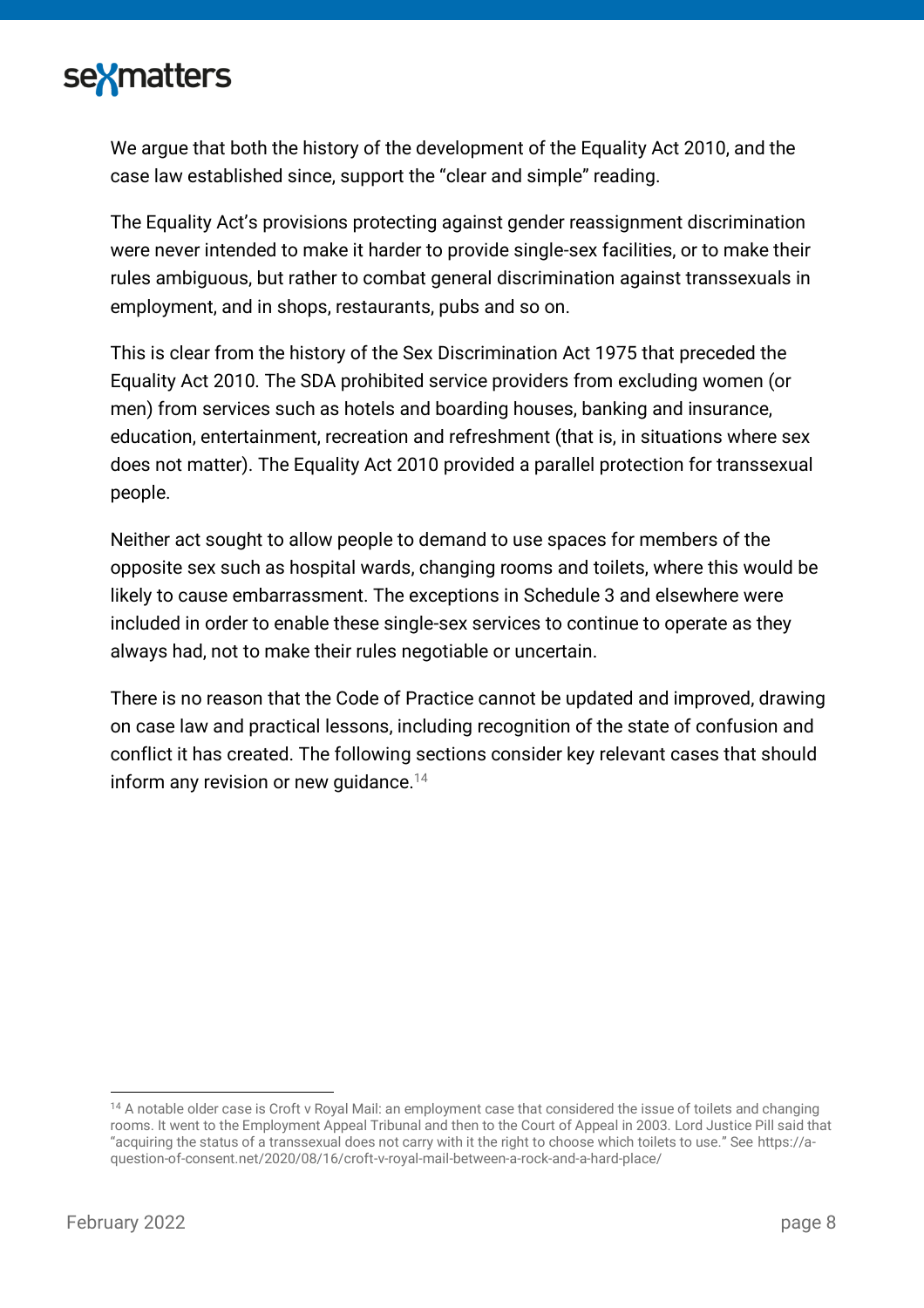

### <span id="page-8-0"></span>**3 AEA v EHRC**

This case did not create a precedent, but it did set out an argument based on indirect discrimination which suggests that service providers offering separate-sex services should consider providing a unisex alternative.

It is impossible to provide a single-sex service that admits members of the opposite sex. However, the Code of Practice (COP) for service providers states that in providing single-sex or separate-sex services, service providers must consider "gender roles". At paragraph 13.57:

"If a service provider provides single or separate sex services for women and men, or provides services differently to women and men, they should treat transsexual people according to the gender role in which they present. However, the Act does permit the service provider to provide a different service or exclude a person from the service who is proposing to undergo, is undergoing or who has undergone gender reassignment. This will only be lawful where the exclusion is a proportionate means of achieving a legitimate aim."

And at 13.60 it introduces the idea of discussion with service users and individualised assessment:

"As stated at the beginning of this chapter, any exception to the prohibition of discrimination must be applied as restrictively as possible and the denial of a service to a transsexual person should only occur in exceptional circumstances. A service provider can have a policy on provision of the service to transsexual users but should apply this policy on a case-by-case basis in order to determine whether the exclusion of a transsexual person is proportionate in the individual circumstances. **Service providers will need to balance the need of the transsexual person for the service and the detriment to them if they are denied access, against the needs of other service users and any detriment that may affect them if the transsexual person has access to the service. To do this will often require discussion with service users (maintaining confidentiality for the transsexual service user). Care should be taken in each case to avoid a decision based on ignorance or prejudice. Also, the provider will need to show that a less discriminatory way to achieve the objective was not available**."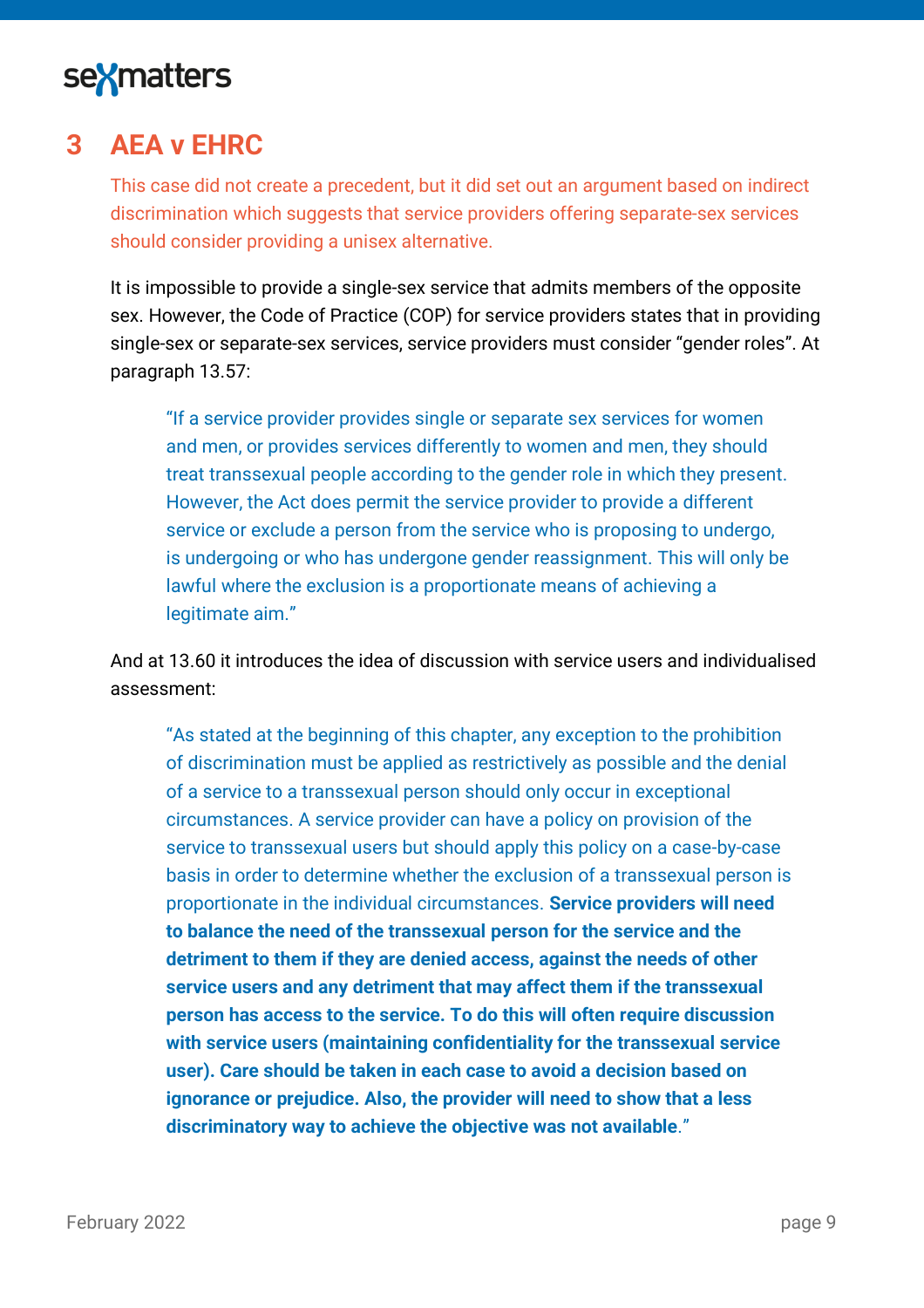

In the AEA v EHRC permissions hearing the EHRC agreed that service providers **can** exclude transgender people from opposite-sex services:

"The COP makes clear, in terms, that trans-persons **can be excluded from a service where that is justified**, and, indeed, the EHRC has taken steps to bring that to the attention of service-providers whose guidance erroneously suggests trans-persons must always be permitted to use the single-sex service of their acquired gender irrespective of the needs of, or detriment to, others."

However, it argued that a service provider that excludes a trans person from a **separatesex service** must provide two justifications; one on the basis of sex and the other on the basis of "gender reassignment".

"Parliament has recognised that provision of separate services to men and women may not be unlawful sex discrimination, but can still be gender reassignment discrimination. There are thus **two separate defences and a separate requirement to justify gender reassignment discrimination."**

The EHRC's argument for having to justify gender reassignment discrimination rests on **indirect discrimination.** Indirect discrimination is when there is a practice, policy or rule that is applied to everyone, but has a worse effect on some people than others.

Mr Justice Henshaw said:

"The exclusion is unlikely to be justified if inclusion is possible while the **'privacy and decency of all users' is respected**."

We think that if a service provider offers what purports to be a single-sex environment, then the only way to respect the privacy and dignity of users is to communicate this rule clearly to all.

To avoid indirect discrimination the Equality Act 2010 requires that service providers consider whether there are **alternative measures** that would meet the aim without too much difficulty. The obvious alternative measure that protects the privacy and decency of all users is to also provide (and clearly signpost) alternative facilities that do not apply sex-based rules (that is, unisex facilities). This should normally avoid any "particular disadvantage" to transsexual people.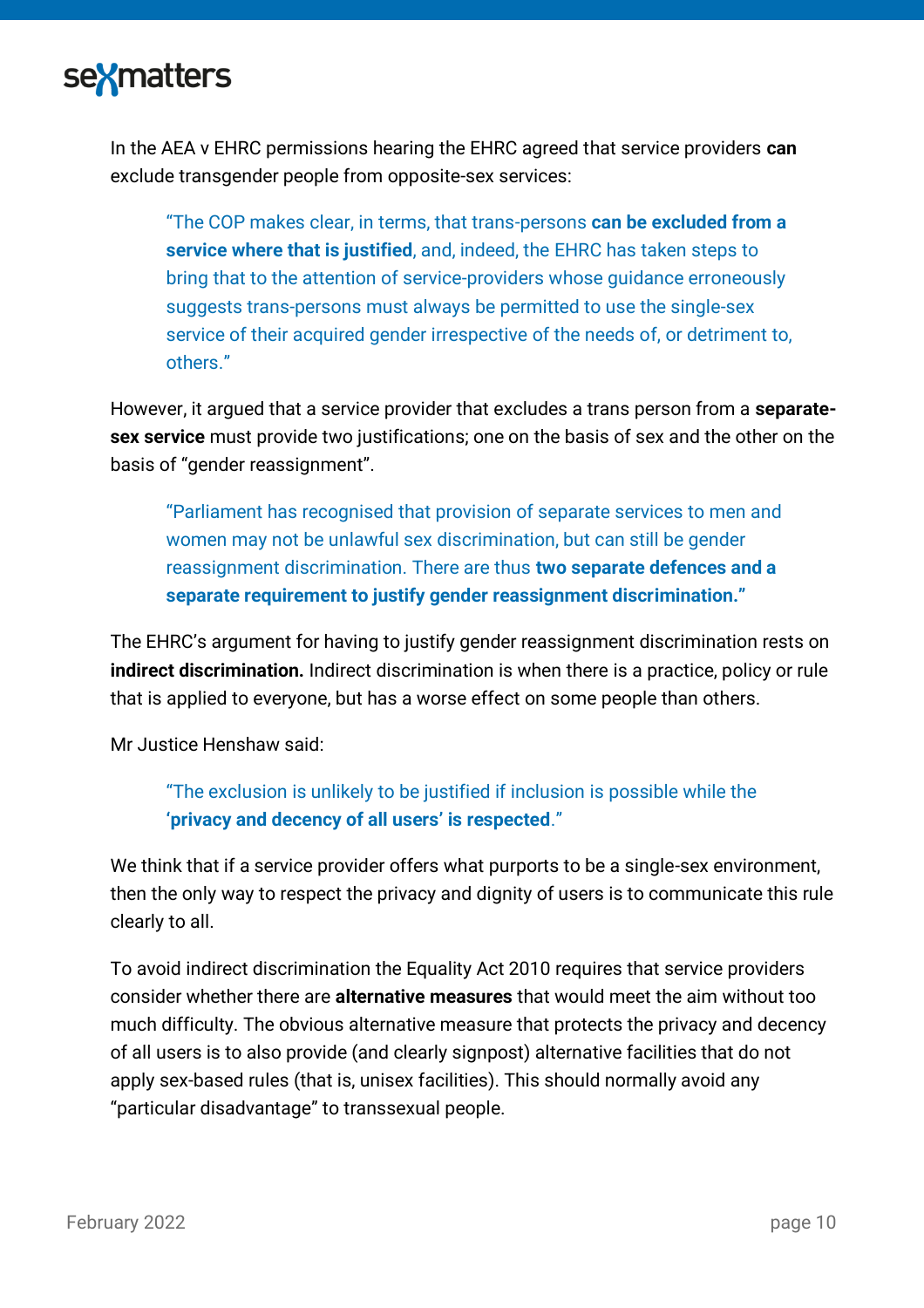

### <span id="page-10-0"></span>**4 Green v Secretary of State**

This case shows that a person who identifies as the opposite sex remains legally their biological sex, unless they have obtained a Gender Recognition Certificate.

This case went to the High Court in 2013. It involved a transwoman prisoner, convicted as Craig Hudson for the [torture and murder of his wife](https://www.theguardian.com/society/2006/jan/11/crime.penal) and of perverting the course of justice (he had changed his name to Kimberley Green).

The case was not about single-sex services, as Green was held in a men's prison, but the question of whether Green, who had a male appearance and genitalia, was discriminated against by being denied tights, a wig, and prosthetic breasts and vaginas (which the prison governor argued were a security risk), as well as having difficulty in obtaining other items such as concealer make-up, sanitary towels, hair-removal products and outsize women's shoes and clothing.

The judgment considered whether in a "gender reassignment" discrimination case the appropriate comparator was a person of the same sex or a person of the opposite sex. [Comparators](https://www.cloisters.com/wp-content/uploads/2014/03/comparators-in-direct-discrimination-cases-9-9-11-final.pdf) are used in discrimination cases as a means to test whether a person has been treated less favourably than a similar person without the protected characteristic. The judge found that the appropriate comparator was a man who was not transitioning or transitioned:

"He is in a male prison and until there is a Gender Recognition Certificate, he remains male. A woman prisoner cannot conceivably be the comparator as the woman prisoner has (either by birth or election) achieved what the claimant wishes. Male to female transsexuals are not automatically entitled to the same treatment as women – until they become women."

Professor Alex Sharpe concedes that this case does not support Sharpe's favoured "trans inclusive" interpretation of the single-sex exceptions):

"Thus, if a trans woman brought a discrimination claim on the basis of exclusion from a women-only bathroom or domestic violence refuge, her experience would be compared to that of a non-trans man. Obviously, and even applying the 'proportionality' test, a non-trans man would have been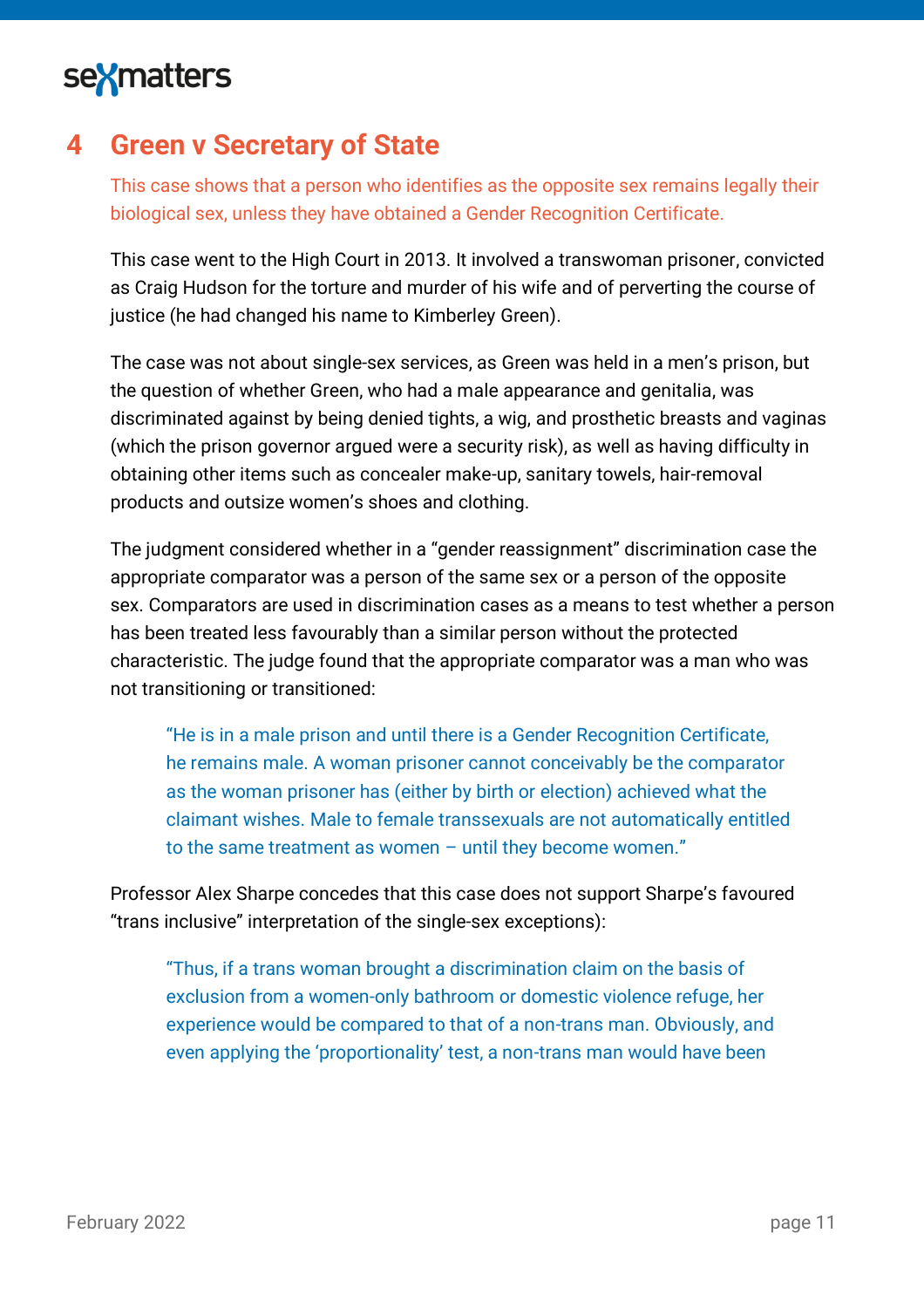

excluded. The conclusion that must follow is that there has been no discrimination."<sup>15</sup>

<sup>15</sup> Sharpe, A. 2020. 'Will Gender Self-Declaration Undermine Women's Rights and Lead to an Increase in Harms?' *Modern Law Review,* volume 8, issue 3, pp539–557: <https://doi.org/10.1111/1468-2230.12507>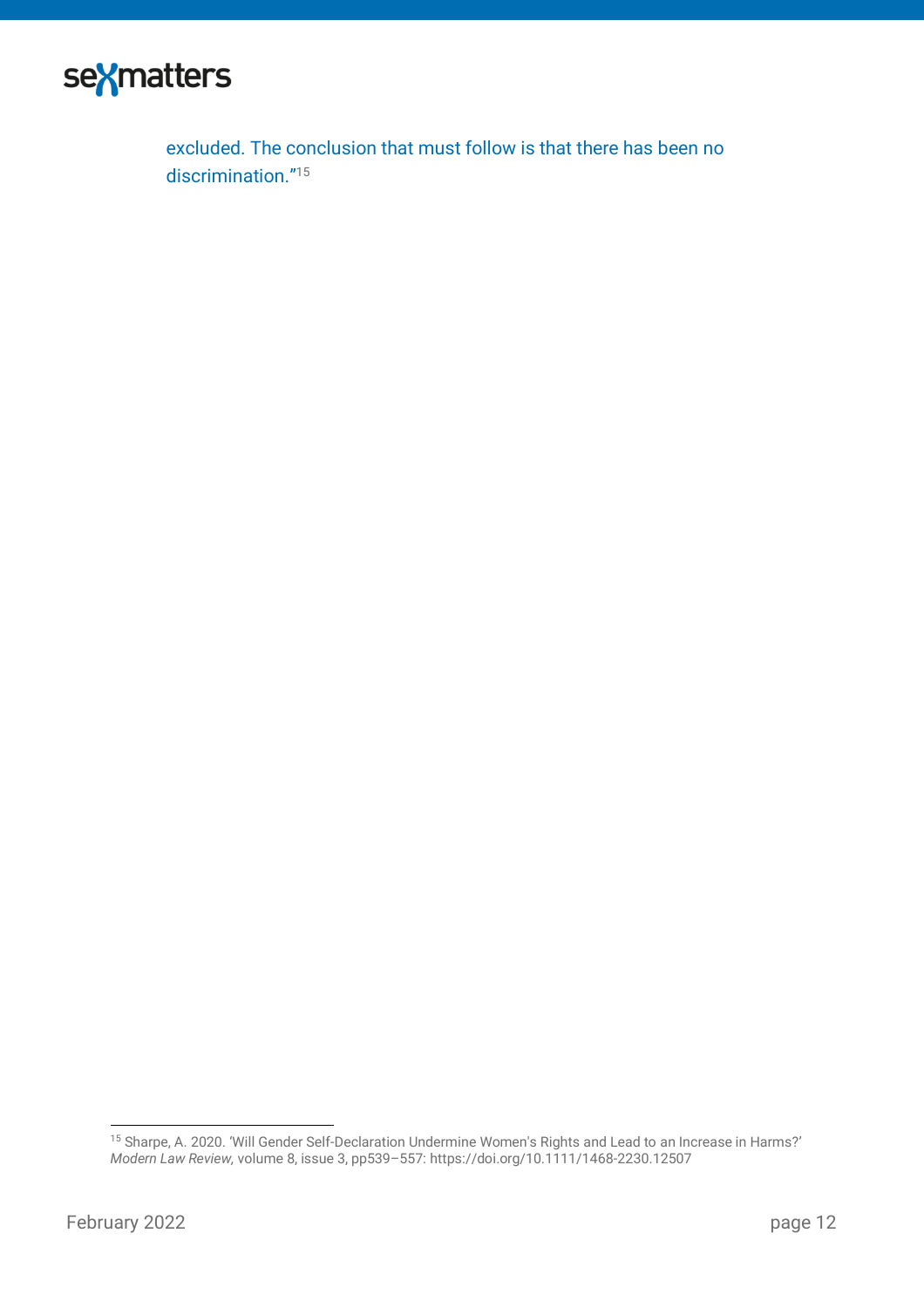

### <span id="page-12-0"></span>**5 Taylor v Jaguar Land Rover**

This case did not create a precedent, but the facts of the case illustrate how by allowing someone to use opposite-sex services, an employer or service provider can create a hostile environment, and risk of harassment liability.

This was a first-instance case and does not create a legal precedent. However, it has been widely publicised and the EHRC recently signed a legal agreement with Jaguar Land Rover following the case, which concerned harassment at work.

This employment tribunal case concerned Sean or Rose Taylor, who at the time of working for Jaguar Land Rover started to identify as "non-binary" and demanded to use the women's toilets at work. Jaguar Land Rover agreed to let Taylor use any toilets. Taylor won a claim for harassment after colleagues made unkind comments.

The Tribunal said that allowing Taylor the choice of which facilities to use "put the onus on the Claimant to decide which toilets to use and to deal with any challenges made by colleagues unhappy with the choice". It said that Jaguar Land Rover should have put in place measures to "prevent her having to deal with challenges over the toilets she was using".

Rose Taylor now identifies as a woman. Below are recent photographs of Taylor.





[Source: Twitter]

While Taylor should not (of course) be harassed for identifying as trans or for any aspect of appearance, many women will feel as humiliated if forced to share facilities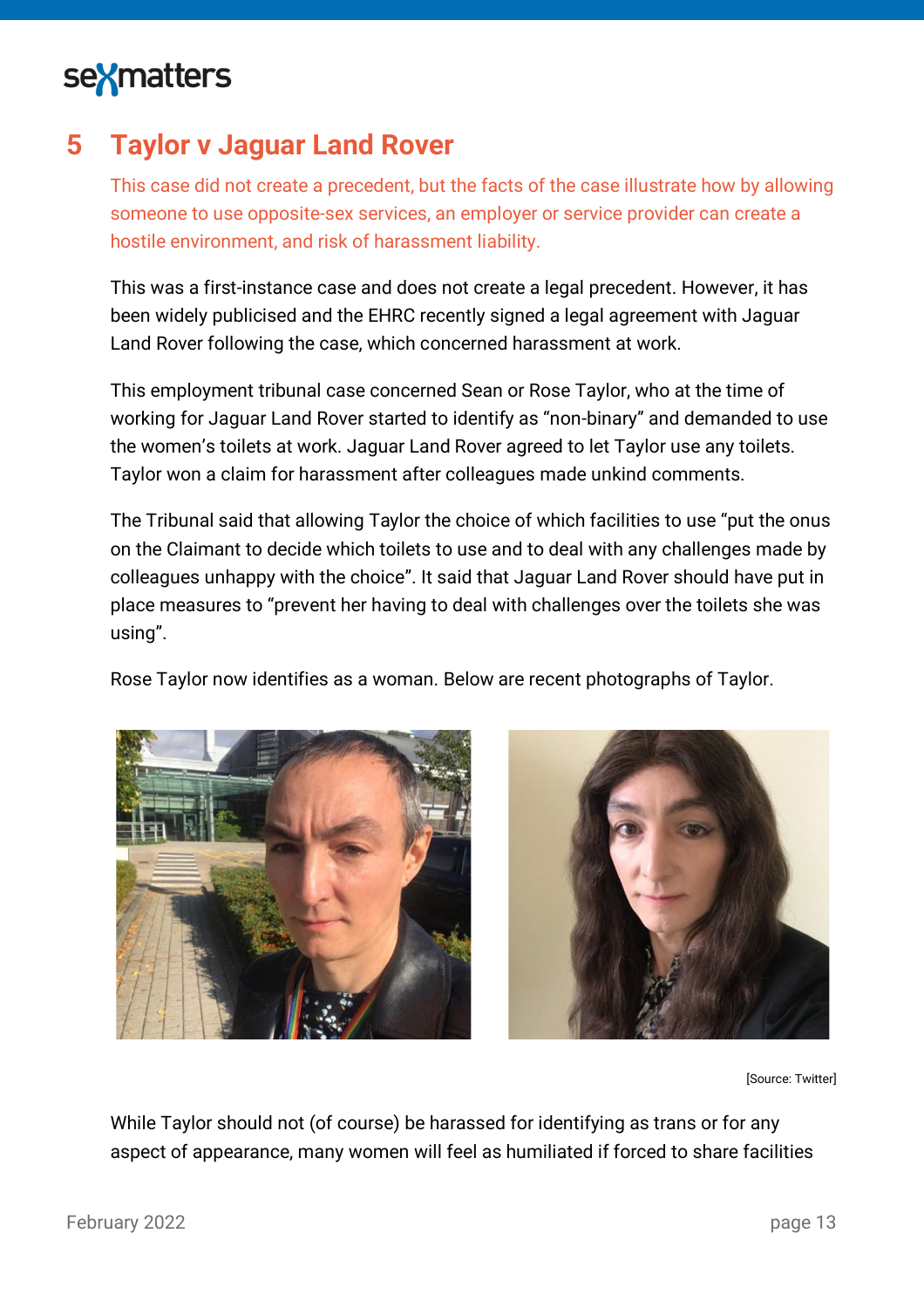

with Taylor as they would if forced to share them with any other male person. This reality is no different on the days when Taylor wears a wig and make-up to work.

The tribunal suggested "putting out a message to inform relevant staff which toilets the Claimant would be using". This does not seem practical in a large workplace. And what if women objected when told that a man would be using the women's toilets?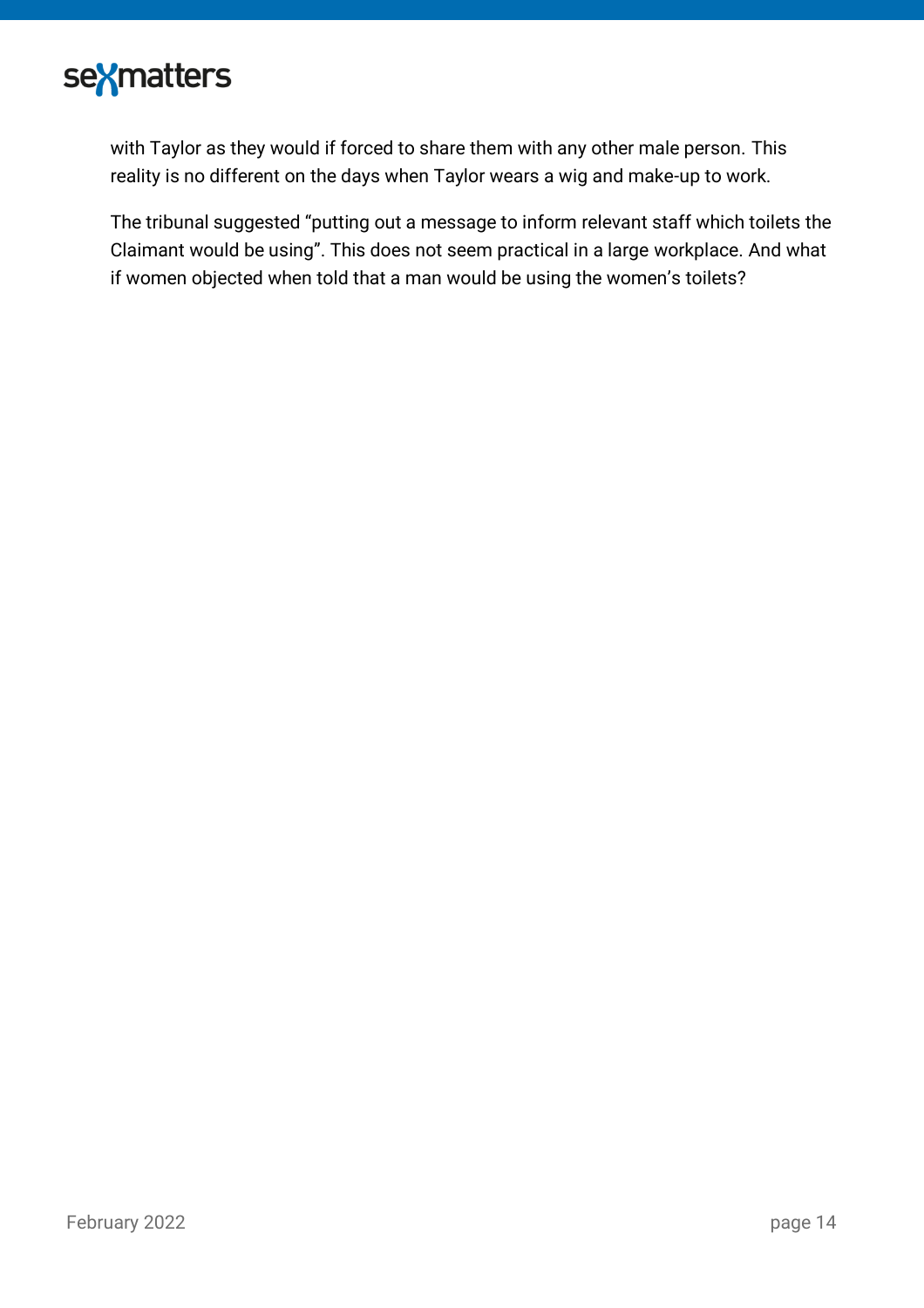

### <span id="page-14-0"></span>**6 Forstater v CGD**

This case confirmed that the common-law definition of sex based on biology remains good law, and that the belief that sex is real, immutable and important is covered by protection against belief discrimination and harassment.

In 2020, the EHRC intervened in the Employment Appeal Tribunal (EAT) case *Forstater v CGD*. The EAT agreed with the appellant, and with the EHRC, that the belief that sex is binary, immutable and important is covered by the protected characteristic of belief, and noted that it is "widely shared, including amongst respected academics". 16

The EAT's judgment disagrees with academics such as Cowan et al (2020)<sup>17</sup> who have argued against clear sex-based rules by saying that "nowhere in law is there a single definition of either sex or gender". Cowan et al argued that:

"The test for sex in Corbett [*Corbett v Corbett* – the case of April Ashley<sup>18</sup>] is not a legally generalisable test, since it was made 50 years ago in the narrow context of 20th-century English marriage law. As Mr Justice Ormrod himself stated in that judgment: 'The question then becomes what is meant by the word 'woman' in the context of a marriage, for I am not concerned to determine the 'legal sex' of the respondent at large.' ([1970] All E.R., at 48). As such, it is surprising to see anyone propose that this way of thinking about the definition of sex in marriage half a century ago would be an appropriate source for defining sex per se in contemporary times."

Mr Justice Choudhury in the EAT confirmed that "The leading case is still *Corbett v Corbett [1971]*" and that its effect was considered by the House of Lords in *Chief Constable of West Yorkshire Police v A (No.2) [2005]*.

The EAT found that the Gender Recognition Act "does not negate a person's right to believe, like the Claimant, that as a matter of biology a trans person is still their natal sex". This belief may be "profoundly offensive and even distressing to many others", but it "must be tolerated in a pluralist society".

<sup>16</sup> [https://assets.publishing.service.gov.uk/media/60c1cce1d3bf7f4bd9814e39/](https://assets.publishing.service.gov.uk/media/60c1cce1d3bf7f4bd9814e39/Maya_Forstater_v_CGD_Europe_and_others_UKEAT0105_20_JOJ.pdf) [Maya\\_Forstater\\_v\\_CGD\\_Europe\\_and\\_others\\_UKEAT0105\\_20\\_JOJ.pdf](https://assets.publishing.service.gov.uk/media/60c1cce1d3bf7f4bd9814e39/Maya_Forstater_v_CGD_Europe_and_others_UKEAT0105_20_JOJ.pdf)

<sup>17</sup> Cowan, S, Giles, HJ, Hewer, R, Kaufmann, B, Kenny, M, Morris, S & Nicoll Baines, K 2020, 'Sex and gender equality law and policy: A response to Murray, Hunter Blackburn and MacKenzie', *Scottish Affairs,* pp1–20. <https://doi.org/10.3366/scot.2020.0347>

<sup>18</sup> <https://sex-matters.org/posts/case-law/corbett-v-corbett/>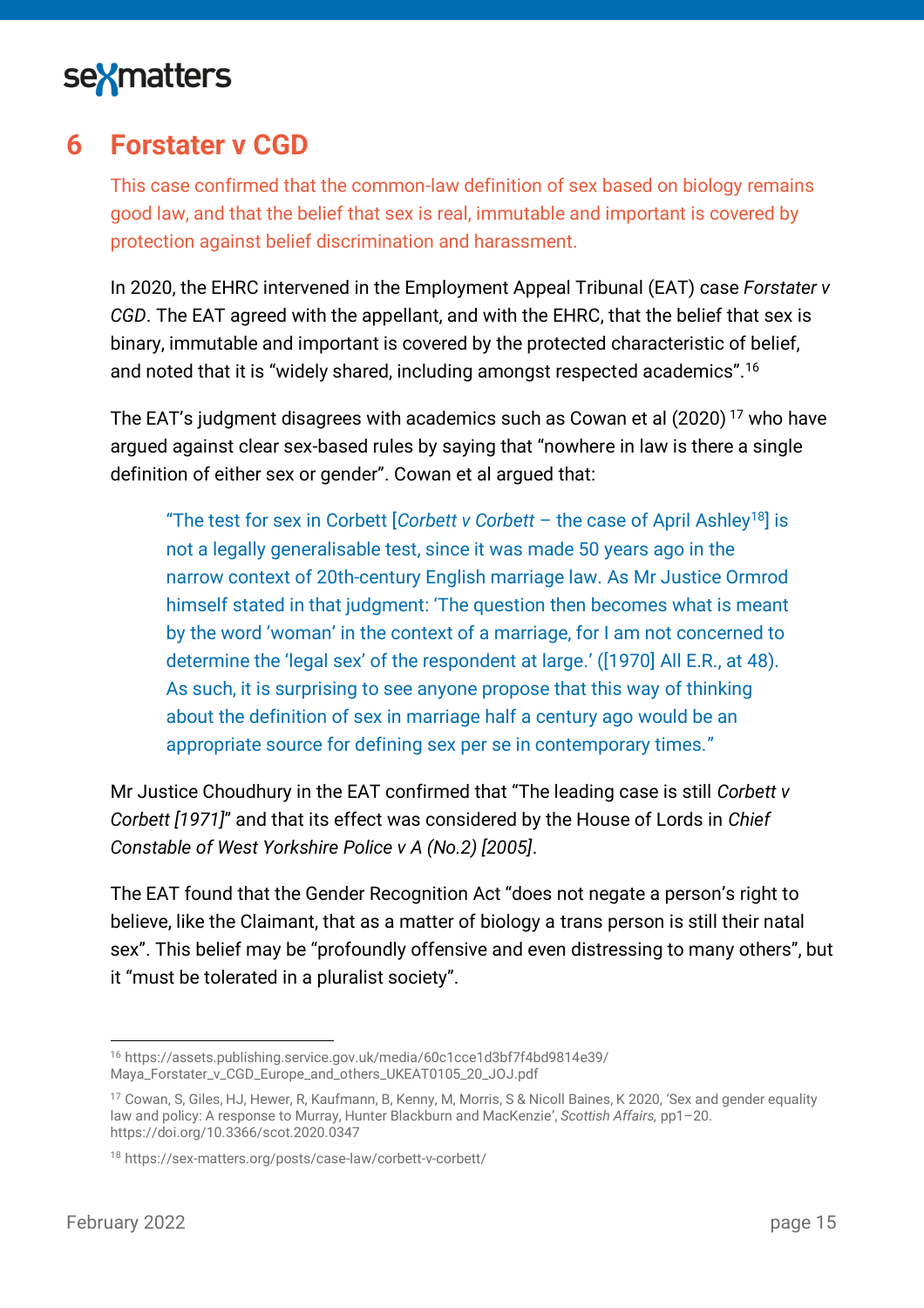

Mr Justice Choudhury notes that:

"The freedom to hold whatever belief one likes goes hand-in-hand with the State remaining neutral as between competing beliefs, refraining from expressing any judgment as to whether a particular belief is more acceptable than another, and **ensuring that groups opposed to one another tolerate each other**: *Metropolitan Church of Bessarabia v Moldova (2002) 35 EHRR 13* at paras 115 and 116."

#### He states that:

"The judgment does not mean that employers and service providers will not be able to provide a safe environment for trans persons. Employers would be liable (subject to any defence under s.109(4), EqA) for acts of harassment and discrimination against trans persons committed in the course of employment."

Encouraging a trans person to occupy a "single-sex space" with a person of the opposite sex who feels upset and hostile does not create a safe or welcoming environment for a trans person (as was seen in the *Taylor v JLR* case).

Being forced, tricked or surprised into sharing a nominally single-sex space with a member of the opposite sex does not create a safe or welcoming environment for the people of the stated sex either, especially for women.

The judgment in Forstater underlines that the service provider cannot resolve this issue by forcing people who recognise that sex is immutable (and usually readily perceptible) into submission.

The way to avoid such confrontations is by communicating clearly which spaces are single-sex and which are mixed-sex (or unisex/single-user). This does not infringe a trans person's Article 8 rights. As Choudhury J noted, the case of *Christine Goodwin v UK* (which led to the Gender Recognition Act) rested on Article 8; the European Court of Human Rights found that it was an infringement of a post-operative transsexual's rights to reveal information on their sex during routine administrative processes. Thus the law allowed people to have the sex recorded on their birth certificate changed "for all legal purposes" in the Gender Recognition Act 2004.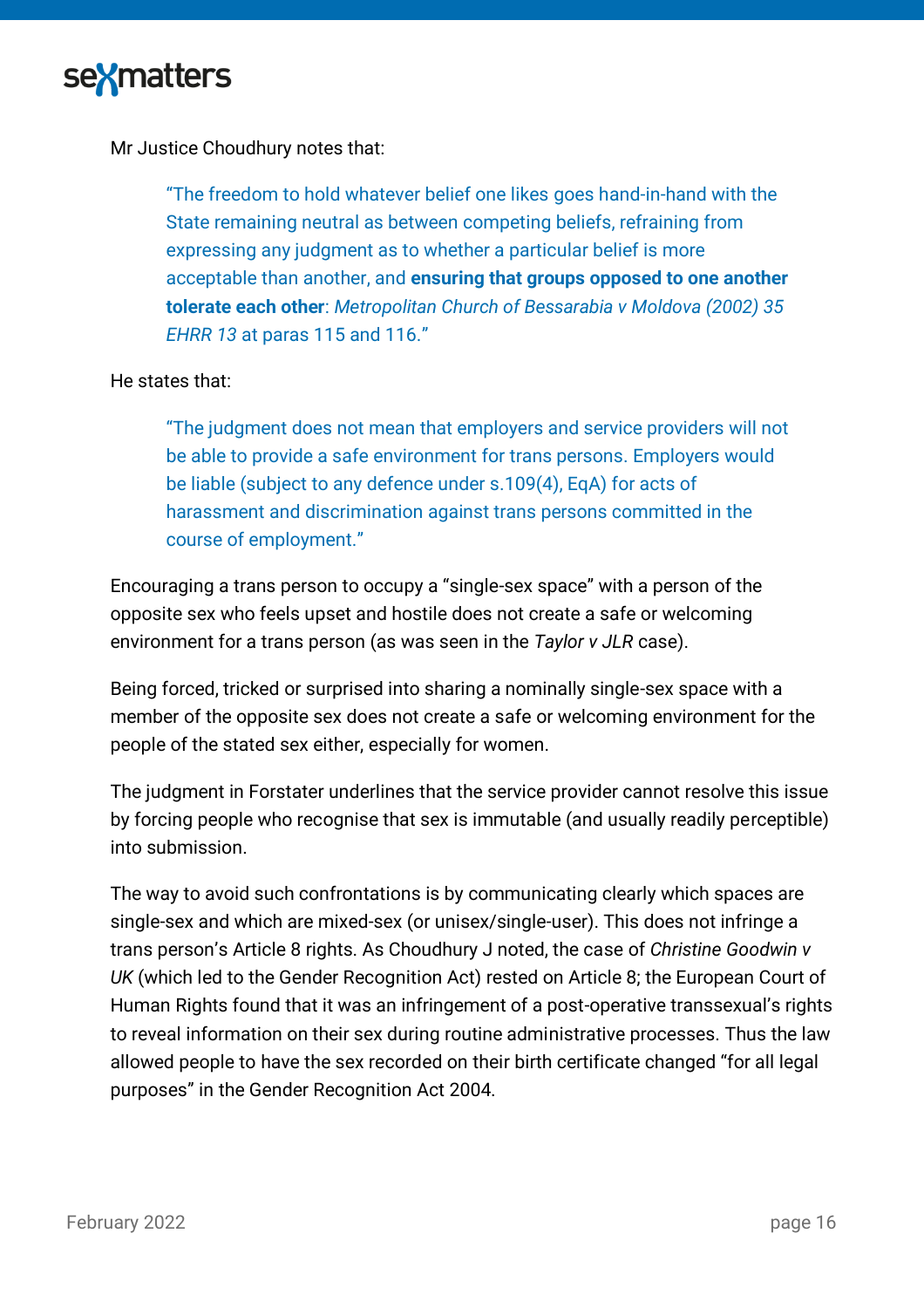

Choudhury set out the limitations of this:

"Although s.9, GRA refers to a person becoming 'for all purposes' the acquired gender, it is clear from these references in decisions of the House of Lords and the Court of Appeal, that this means for all 'legal purposes'. That the effect of s.9, GRA is not to erase memories of a person's gender [i.e. sex] before the acquired gender **or to impose recognition of the acquired gender in private,** non-legal contexts is confirmed by the comments of Baroness Hale in *R (C) v Secretary of State for Work and Pensions [2017] 1 WLR 4127 (SC)*."

Being inside a communal single-sex space is a private, non-legal context where a woman is likely to feel shocked, humiliated, frightened or embarrassed by the unexpected presence of a male person, whatever his "acquired gender" or legal status. The GRA 2004 does not require her to suppress this.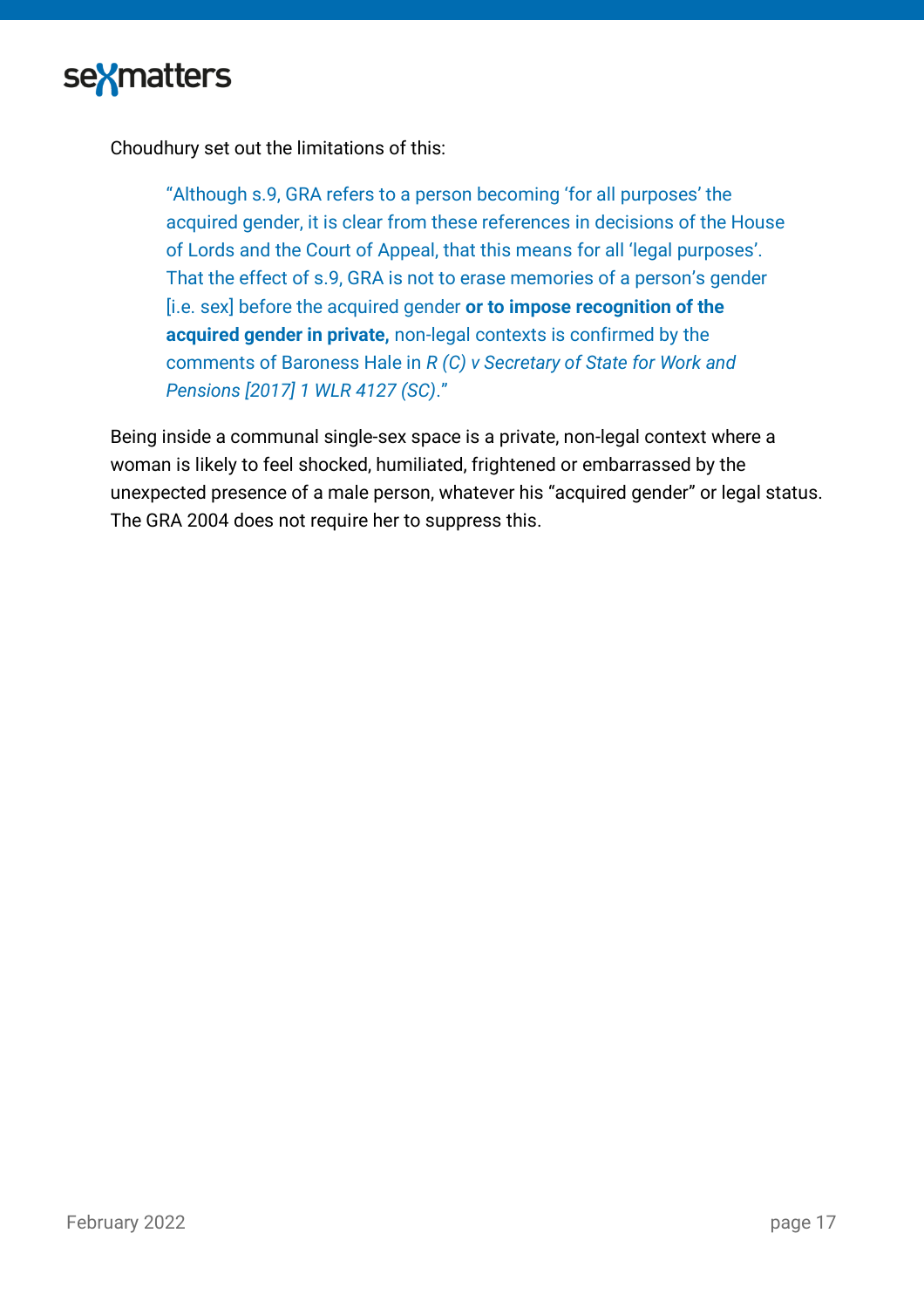# sexmatters

## <span id="page-17-0"></span>**7 FDJ v Secretary of State for Justice**

This case found that a policy of placing male prisoners in women's prisons was not unlawful, based on an extensive risk assessment process. It illustrates that the kind of risk assessment that might be used for "case by case" assessment is highly invasive and not practical outside a long-term custody situation.

In this case, the lawfulness of the policy of housing some transgender males in prisons with women was challenged. The policy was found not to be unlawful. The court did not comment on the wisdom or desirability of the policy.

While the policy of putting male prisoners in women's prisons may be challenged in other ways, it is important to note that this challenge was not rejected on the basis that "transwomen are women" or that the Equality Act allows self-identification into opposite-sex spaces.

The Secretary of State for Justice submitted that it was **not using the single-sex exception in the Equality Act** but applying a different policy. This was accepted by the court.

The question that the court considered was whether the policy was an unlawful breach of the Article 3 (concerning humiliating treatment) and Article 8 (concerning privacy and autonomy) rights of the female prisoner bringing the case FDJ.

The court found that HM Prisons and Probation Services (HMPPS) policies were:

"capable of being operated lawfully, and in a manner which does not involve unjustified or disproportionate interference with the Convention rights of women prisoners."

This was based on the existence of a long set of risk-assessment criteria, an in-depth assessment process and panel, and a highly controlled and supervised environment within the prison.

The list of criteria considered in determining whether a male prisoner can be held with women prisoners demonstrates that the process of determination is highly invasive of an individual's personal information. This is unlikely to be applicable outside a longterm custody situation.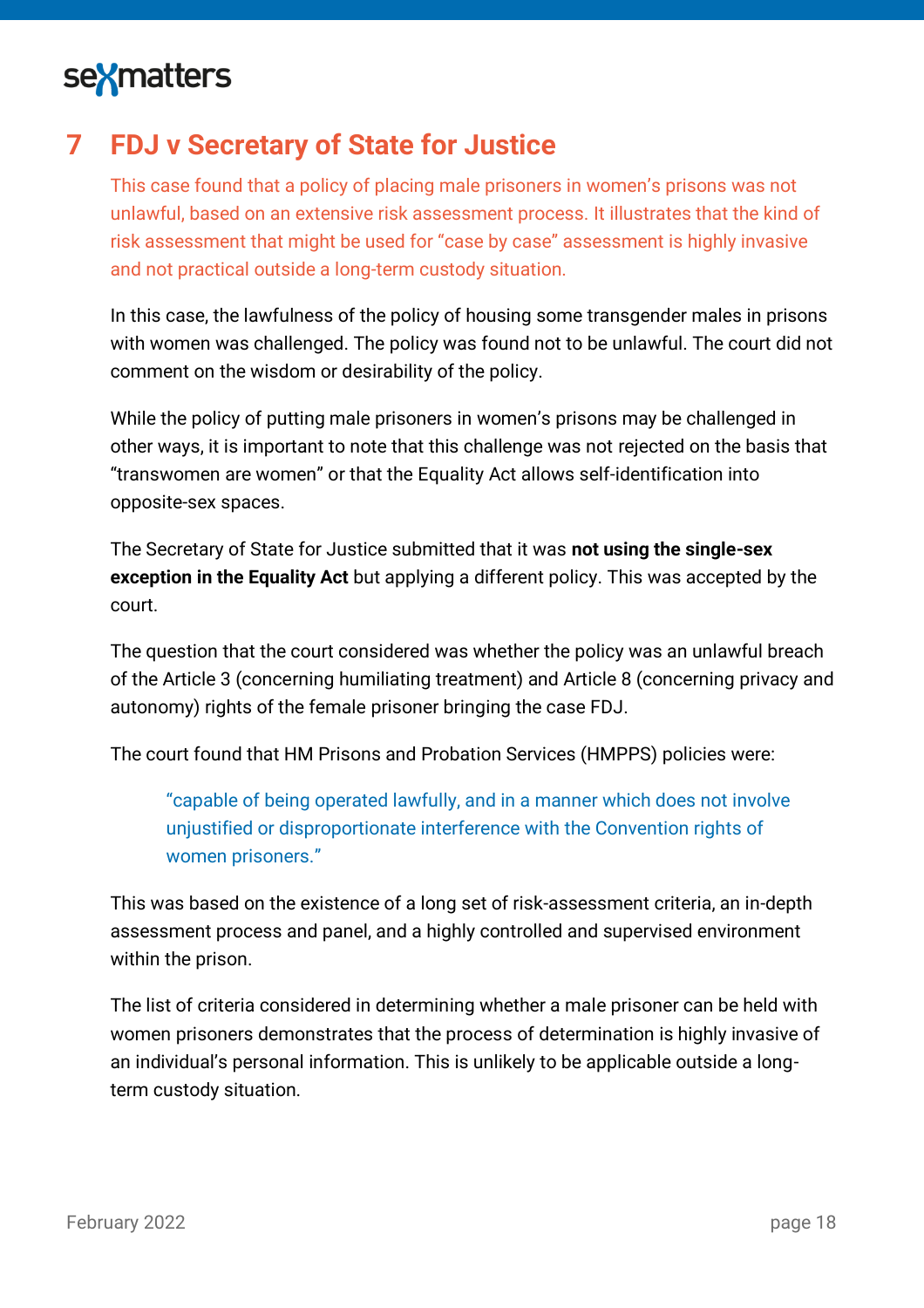

Furthermore, in the HMPPS policy, being admitted to share a prison with female prisoners does not erase a male prisoner's sex. Female prisoners and male (transidentified) prisoners held in the "female estate" may be subject to different accommodation arrangements and behavioural compacts.

It is also important to note that the reason it was determined that transgender male prisoners had any right to be housed with women in this way was because of a specific judgment: *AB v Secretary of State for Justice*. This concerned the refusal of the NHS Gender Identity Clinic to provide gender reassignment surgery to a long-term male prisoner until the prisoner had spent a period living "in role" with female prisoners, and concluded that the prison must accommodate this requirement.

Thus the judgment in *FDJ v SSJ* stated:

"It is not possible to argue that the Defendant should have excluded from women's prisons all transgender women. **To do so would be to ignore, impermissibly, the rights of transgender women to live in their chosen gender**."

This reasoning, whatever you think of it, does not apply to situations outside prison, since in other situations people are free to associate with both men and women in most areas of life.

The NHS Gender Identity Clinic cannot require that a person avoids using unisex services or breaks rules which have the legitimate aim of protecting the privacy and dignity of others in order to be diagnosed.

There are objections to housing male prisoners with female prisoners, which will need to be addressed through further cases or political debate and policy-making. But in any case, the controlled situation of trans-identifying males in prisons is entirely different from that outside prison in relation to the practicality of case-by-case assessment.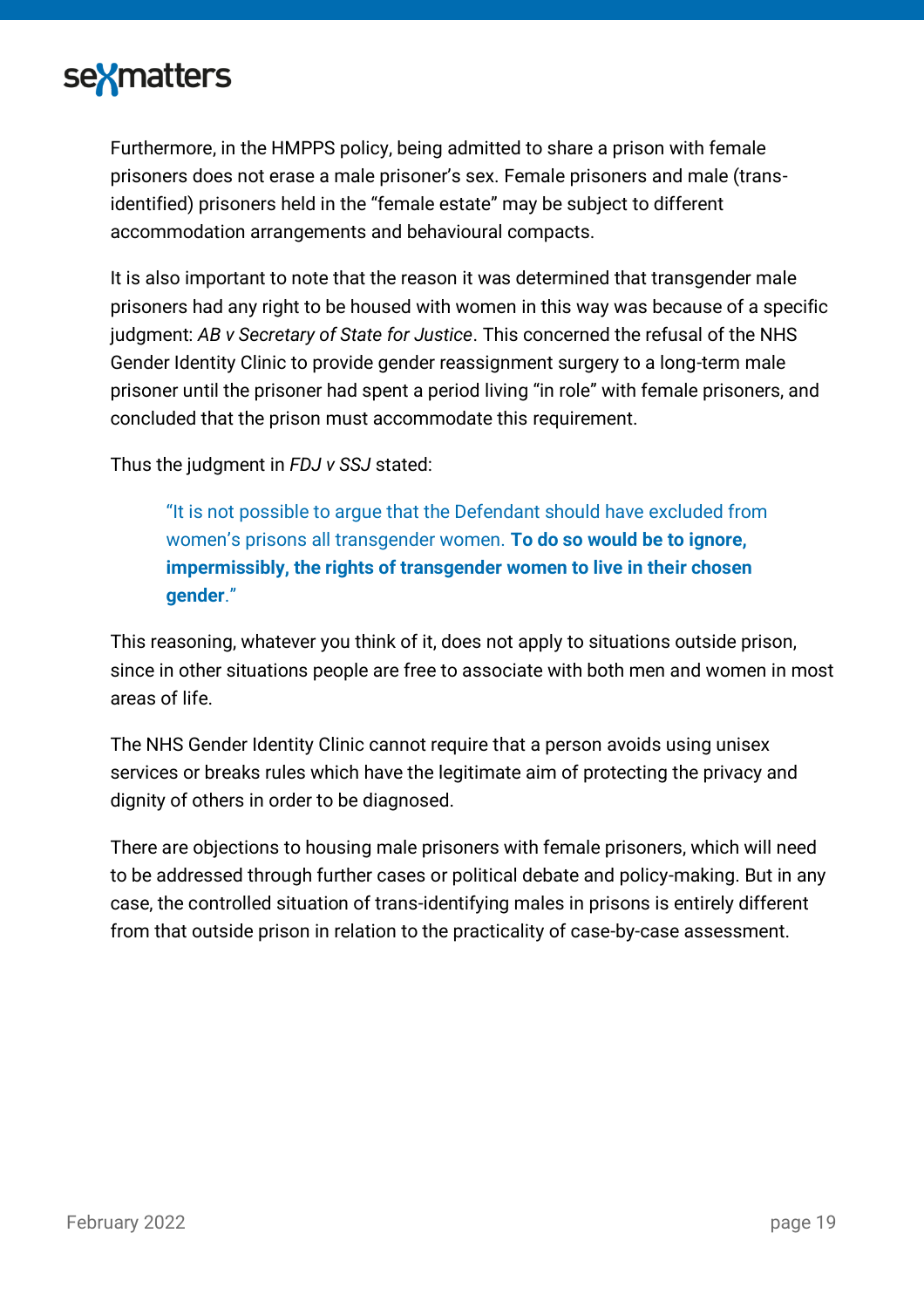

### <span id="page-19-0"></span>**8 Voluntary associations**

This analysis suggests that males who identify as women do not have the right to access women's spaces and vice versa. But this does not preclude individuals from making choices to associate based on the idea of gender identity.

The exceptions in the Equality Act 2010 in relation to voluntary associations (covered by Schedule 16) respect the right of freedom of association.

The Equality Act 2010 does not seek to prohibit people from associating in organisations based on all kinds of characteristics (whether protected or nonprotected). As the EHRC explained to Fair Play for Women in a letter in 2018, Schedule 16 allows associations based on many combinations of protected characteristics (for example, "LGBT").

Thus a "trans-inclusive" women's organisation or charity is allowed. If a group wanted to set up a trans-inclusive "women's organisation" for people (of either sex) who believe in gender identity and who identify as women, the government should not stop it. A group of women and "transwomen" might form a "trans-inclusive women's" book club, political association, or mutual-aid society, just as they might form any other freely chosen group.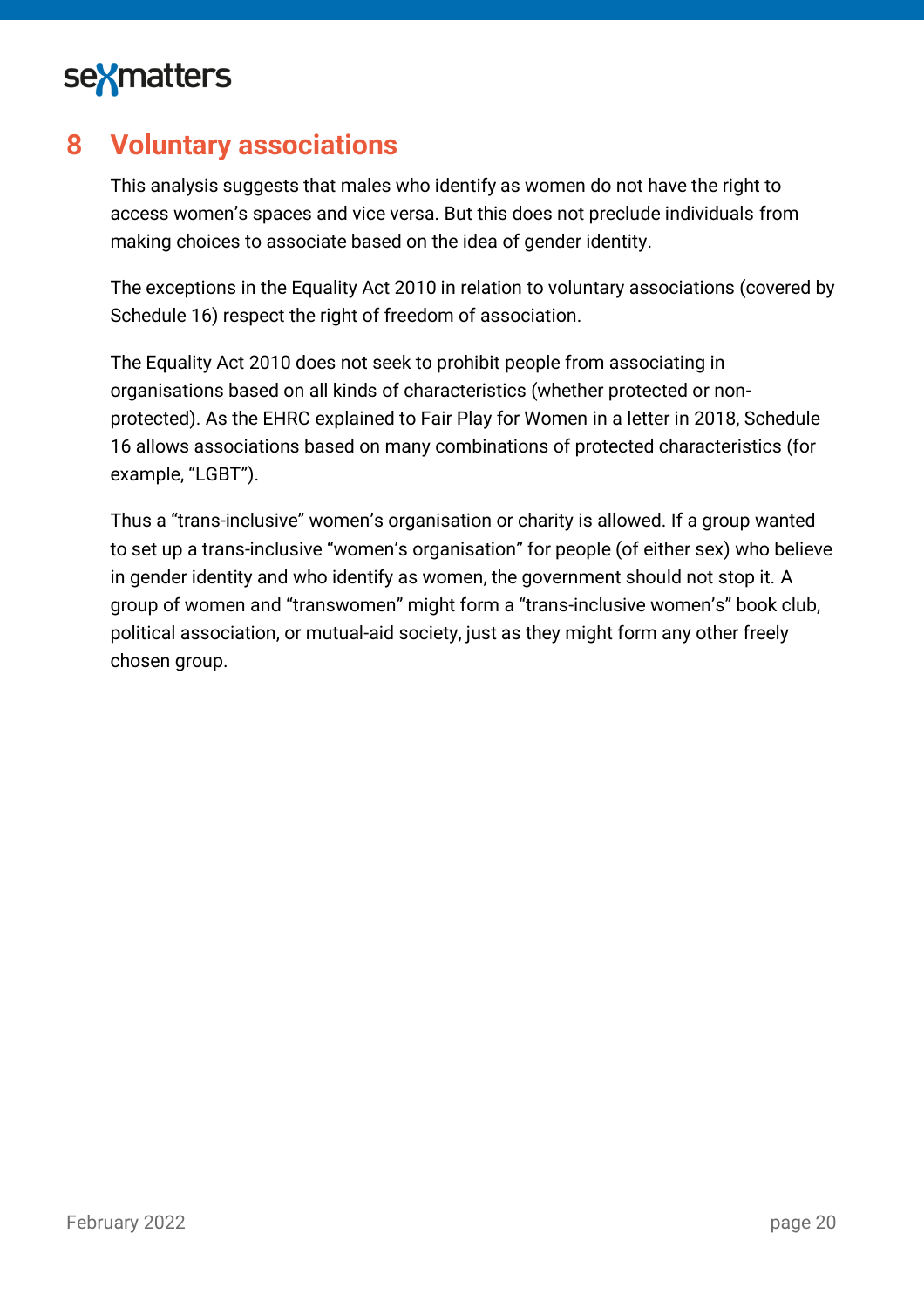

## <span id="page-20-0"></span>**9 Revisiting the Code of Practice**

**Whether or not the EHRC was right that indirect discrimination requiring separate justification could arise in relation to separate-sex facilities, our view is clear that this will never justify a policy of allowing some people to use opposite-sex facilities. This is for the simple reason that if a service provider allows people of both sexes to use a facility, it is not providing a single-sex facility.**

This is consistent with understanding and embracing the need to balance everyone's rights and needs. But it recognises that the balance must be undertaken at the level of policy setting rather than individual implementation, so that everyone knows in advance which spaces and services they can use and whether they are single-sex or mixed-sex.

The permission judgment in *AEA v EHRC* also highlighted how easy it is to misunderstand the Equality Act in relation to single-sex services, and the need for clearer guidance. The judge seemed to assume that Schedule 3 paragraph 28 is designed to make it harder for a service provider to meet the test of objective justification if there is an indirect discrimination claim. But in fact it is there to make it easier (by pointing to the provision of single-sex and separate-sex services as a legitimate aim).

Mr Justice Henshaw rightly said:

"The fact is that paras. 26 and 27 of Schedule 3 relate expressly and solely to sex discrimination and, conversely, para. 28 applies to gender reassignment discrimination in general."

#### But he was wrong in saying:

"The claimant submits that if a difference of treatment can be justified visà-vis birth men in general, then it is inconceivable that it cannot equally be justified vis-à-vis birth men who are transsexual women. **On that approach, though, the Equality Act's gender reassignment provisions would in substance provide no protection at all, in the context of an SSS [single-sex service], to transexual persons without a GRC.**

"Thus, the claimant's approach would place transsexual women without a GRC in the same position for these purposes as all other birth males. **That is clearly incompatible with the tenor of the Act, which plainly sets out distinct provisions in s.19 (as applied to gender reassignment) and in**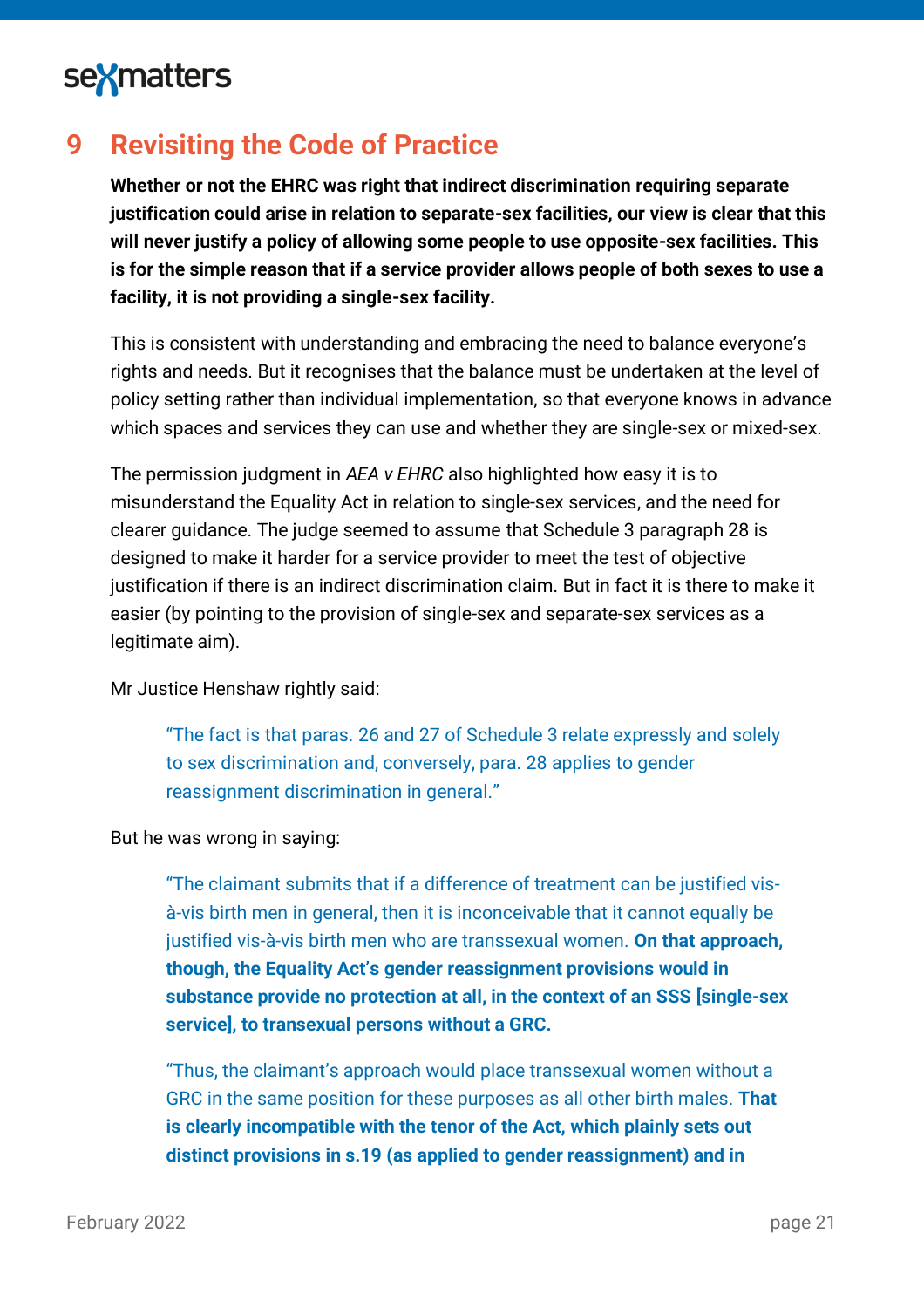

**Schedule 3 para. 29** [we think he meant para. 28] **which apply to the protected characteristic of gender reassignment: over and above, and separately from, those in paras. 26 and 27 of Schedule 3 relating to sex discrimination**."

This is a misunderstanding of the purpose of the statute, which was never intended to make it harder to provide clear single-sex services for privacy and dignity, or to force women to undress in front of "transsexual" males (who may or may not have any surgery). Rather it was intended to prevent transsexuals being excluded from general services such as restaurants and cinemas.

Henshaw J also appears to have become confused about comparators for a discrimination claim by the phrase "transsexual woman". He says:

"In my view, the claimant's argument is an obvious absurdity because it would construe s.19 in such a way that Schedule 3 para. 28 could never apply to a transexual woman lacking a GRC who complained of indirect discrimination vis-à-vis birth women."

This is a contradiction to his correct statement that paragraph 28 refers to gender reassignment discrimination (transsexual/not transsexual), not sex discrimination (man/woman), and the precedent from Green that a "transsexual woman" without a GRC legally remains a man.

If a male person (a "transsexual woman" in Henshaw J's terms) wants to claim discrimination vis-à-vis a woman (or "birth woman" as Henshaw J says), the relevant protected characteristic is sex (covered by paragraphs 26 and 27). If they want to make a gender-reassignment claim (covered by paragraph 28), the relevant comparator is a non-transsexual person of either sex.

Thus the Equality Act recognises that a "transsexual woman without a GRC" (a transidentifying man) **is** in the same position as all other birth males in relation to accessing spaces where women are undressing and require privacy, but is **not** in the same position in relation to the overall service, as available separate-sex facilities may not be suitable.

While recognising the ways in which indirect discrimination may arise, we think some of the arguments put forward by the EHRC in the case do not stand up to real-world scrutiny. For example (as argued in their skeleton, based on the Code of Practice):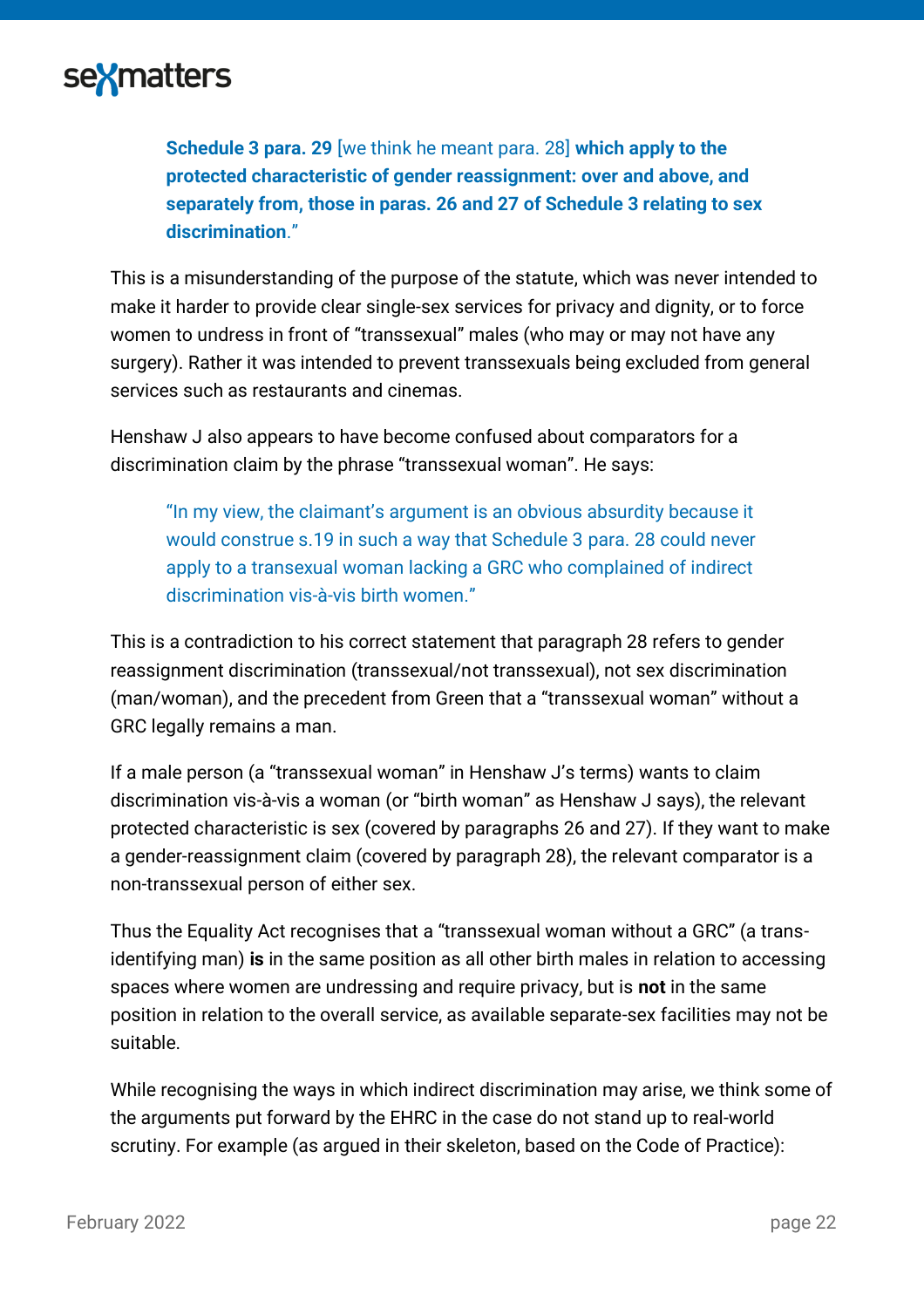

"The EHRC considers that where someone is 'indistinguishable from a nontranssexual person of that gender' they should 'normally' be treated according to their acquired gender, and that, in order to establish it is proportionate to exclude them from a service, 'strong reasons' will be required. The EHRC considers that to be correct and helpful advice to service-users as to how a court is likely to decide a case. The EHRC considers, for example, that if a shop has separate cubicles for changing, 'strong reasons' would be required for insisting that a trans-woman who is 'for all practical purposes indistinguishable from a non-transsexual person of that gender' use the men's changing area."

This seems to be based on the idea of "passing". People are able to "pass" as the opposite sex to different extents, and some individuals are better than others at detecting biological sex even in those who have made strenuous efforts to pass.

It is not possible to set a clear or inclusive policy based on someone being "indistinguishable" – and most transgender people are not. And "strong reasons" are not needed to exclude any particular male from using a room signposted "female-only". A sufficient reason in all cases is that the women sharing that room have not consented to share it with **any** members of the opposite sex. Labelling a changing room "womenonly" but admitting any man who is able to pass convincingly as female is tantamount to using deception to obtain the consent of the women who use that facility. It should not need emphasising that, if this is seen as acceptable, some women – in particular traumatised women and some religious women– will self-exclude from such facilities.

The other error that the EHRC fell into was suggesting that by having male and female changing rooms, a store is *insisting* that transsexual males use the men's changing room. It is not. It is offering a facility (the opportunity to try on clothes in the store) that customers may choose to use, but which may not be suitable for everyone. If a transsexual male ("transwoman") customer does not wish to use male changing rooms, that customer may buy the clothes and try them on at home. This exclusion might be experienced as a disappointment by the transsexual male who wishes to be treated by others as if he is female. But preventing a male person from sharing a space where women are undressing without their consent is not a breach of human rights.

The idea that cubicles solve this issue in toilets or changing rooms is not supported. Many people still want to know whether the room in which the cubicles are situated is single-sex or mixed-sex. Knowing that there is a man in the next cubicle who can hear